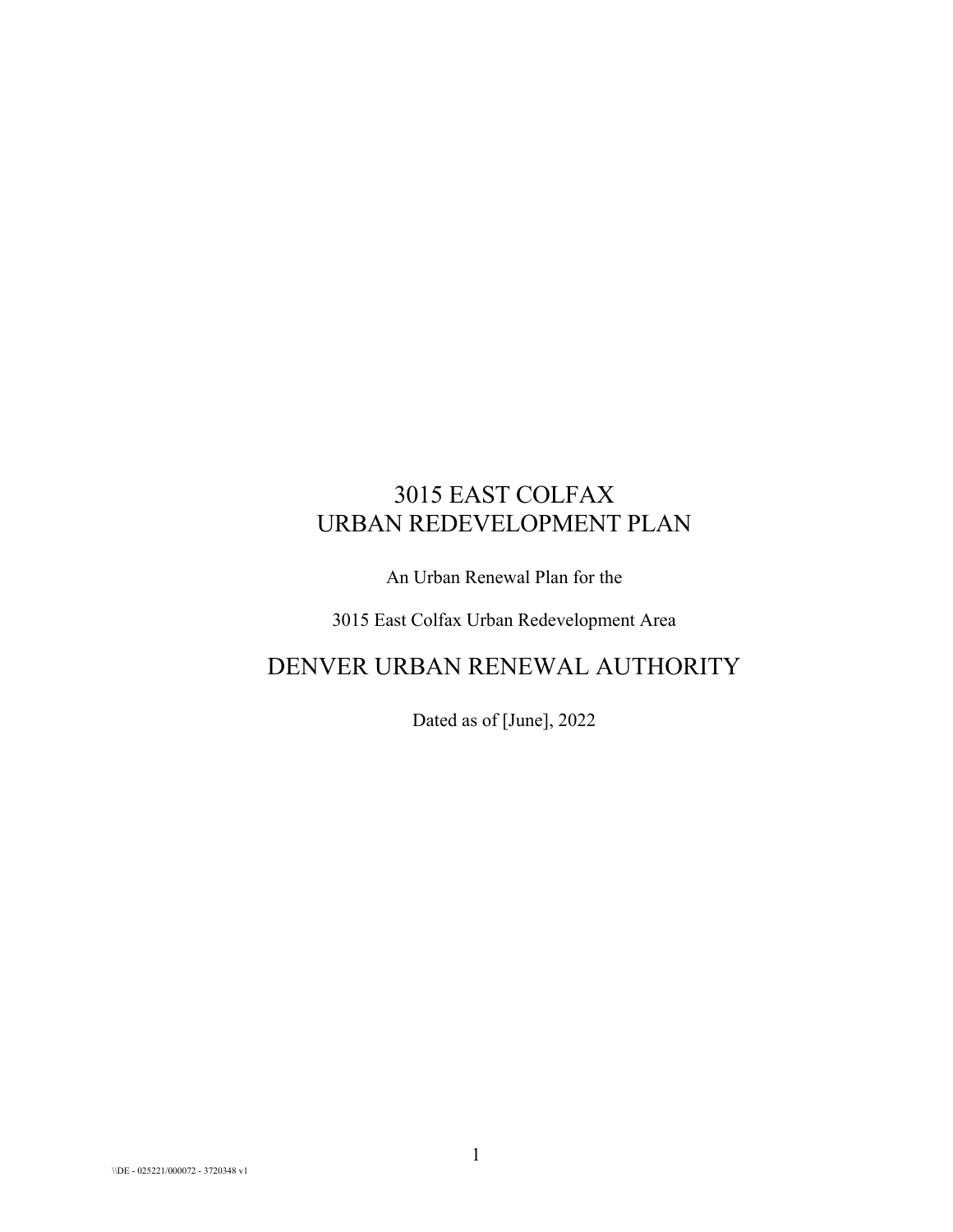#### I. **PREFACE AND DEFINITIONS**

#### A. Preface

This urban renewal plan, referenced herein as the Urban Redevelopment Plan, has been prepared by the Denver Urban Renewal Authority (the "Authority") pursuant to the provisions of the Urban Renewal Law of the State of Colorado, Part 1 of Article 25 of Title 31, Colorado Revised Statutes (the "Act"). This Urban Redevelopment Plan describes the framework for certain public undertakings constituting urban renewal projects and other authorized undertakings under the Act in the 3015 East Colfax Urban Redevelopment Area, the legal description of which, is described in Exhibit A hereto and depicted on the map attached as Exhibit B hereto (the "Urban Redevelopment Area").

Except as otherwise provided herein or as may be provided in any Cooperation Agreement (defined below), the administration of the Project and the implementation and enforcement of this Urban Redevelopment Plan, including, without limitation, the preparation and execution of any implementing documents, shall be performed by the Authority in accordance with the Act and this Urban Redevelopment Plan.

#### B. Background of the Urban Redevelopment Area

The Urban Redevelopment Area is approximately 37,000 square feet containing three parcels located in the City Park statistical neighborhood. The Urban Redevelopment Area is generally bound by Milwaukee Street to the west, the southern property line of private residential property to the north, St. Paul Street to the east and Colfax Avenue to the south. The Urban Redevelopment Area consists primarily of the All Inn Motel which was listed on the National Register of Historic Places in July, 2020, and its parking lot. The All Inn Motel, originally the Fountain Inn, was built in 1959. The Fountain Inn was one of the earliest motels developed along Colfax Avenue and offered patrons premier accommodations for its time including rooms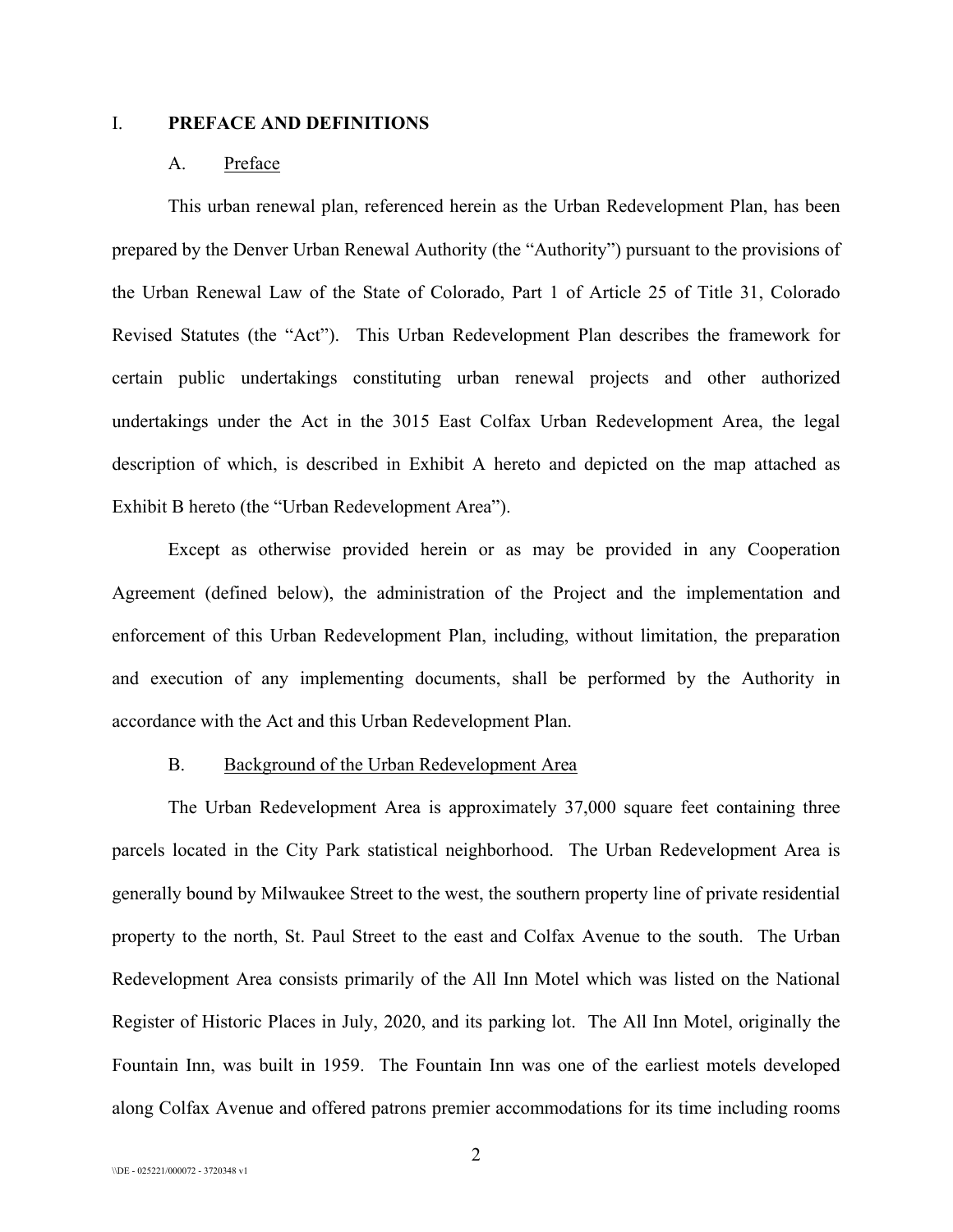outfitted with radios, televisions and music equipment. Prior to the development of Interstate 70, Colfax Avenue was the region's primary automotive connection to the Rocky Mountains and was well known for its active commercial environment and vibrant nightlife fueled by vehicular tourism. The Fountain Inn was designed by well-known local architect Aubrey B. Brelsford in the popular international style of the 1950s and '60s. The Fountain Inn was an attraction for tourists and locals due to the extravagant Gold Room restaurant and cocktail lounge located on the motel's first floor. The 114-seat Gold Room's rise to prominence was largely driven by nightly musical performances and the restaurant's world-class menu options. The Gold Room was a popular choice for concert goers due to its proximity to several of Denver's well-known theaters and musical venues, many of which are still active today. During the daytime, the Gold Room often served as a cultural and community space, whereby local community groups and non-profits would rent and use the restaurant as a meeting or event venue. Unfortunately, tourism and commercial activity steeply declined along Colfax Avenue following the completion of Interstate 70 in the mid-1960s. Many local establishments along the once-bustling Colfax Avenue closed due to the loss in tourism business, including the Fountain Inn and Gold Room in 1969.

The Fountain Inn underwent several management and ownership changes after its closure in 1969. The motel's business continued to decline throughout the late  $20<sup>th</sup>$  century due to travelers' preference of Interstate 70, an exodus of nearby residents moving to the suburbs, and an increase in criminal activity along Colfax Avenue. The property was rebranded as the All Inn Motel in 2003 and a new bar operated in the first-floor restaurant space until the bar closed in 2012, which has remained vacant. Despite the multiple changes of ownership, the property has remained a motel and much of the original architectural and structural features have survived.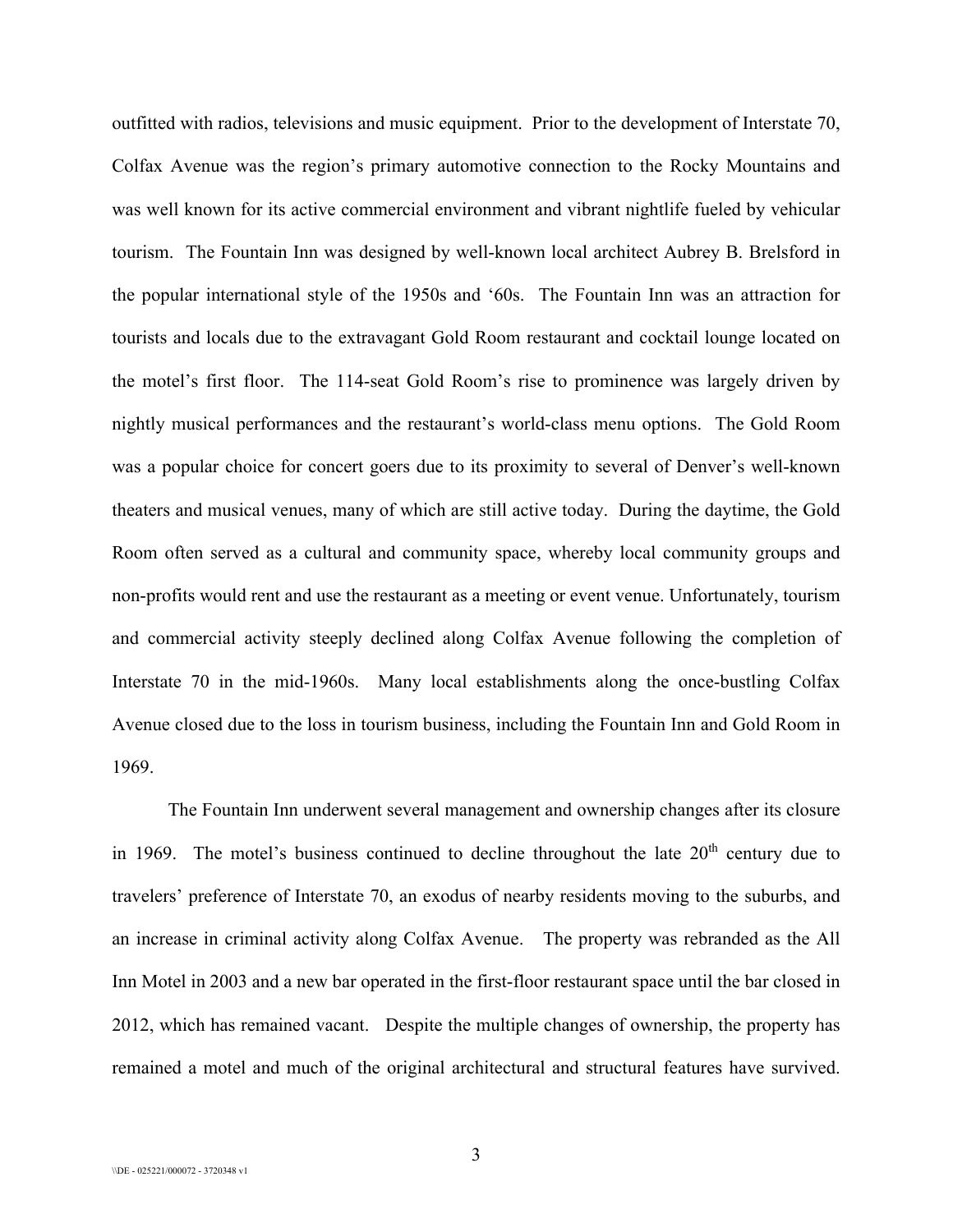The All Inn Motel has operated for several years at well below its capacity while displaying significant signs of physical deterioration. The All Inn Motel's deteriorating conditions erode the integrity of the historical property and is a detriment to Colfax Avenue, contributing to an inhospitable pedestrian environment inconsistent with the vision and goals for Colfax Avenue as described in Plan 2040.

#### **Definitions**

In addition to terms previously defined in the text, the following terms are used in this Urban Redevelopment Plan:

1. The term "C.R.S." means the Colorado Revised Statutes, as amended.

2. The term "Conditions Study" means the conditions study conducted by Matrix Design Group dated June 2020.

3. The term "City" means the City and County of Denver.

4. The term "City Council" means the City Council in and for the City.

5. The term "Cooperation Agreement" means any agreement between the Authority and the City respecting action to be taken pursuant to any of the powers set forth in the Act or in any other provision of Colorado law, for the purpose of facilitating undertakings deemed necessary or appropriate by the Authority under this Urban Redevelopment Plan, as such Cooperation Agreement may be amended from time to time. Any such Cooperation Agreement may include, without limitation, agreements respecting the planning or undertaking of this Urban Redevelopment Plan and the Project, as well as programs, works, operations or activities which the Authority, the City or such other public body is otherwise empowered to undertake and including, without limitation, agreements respecting the financing, installation, construction and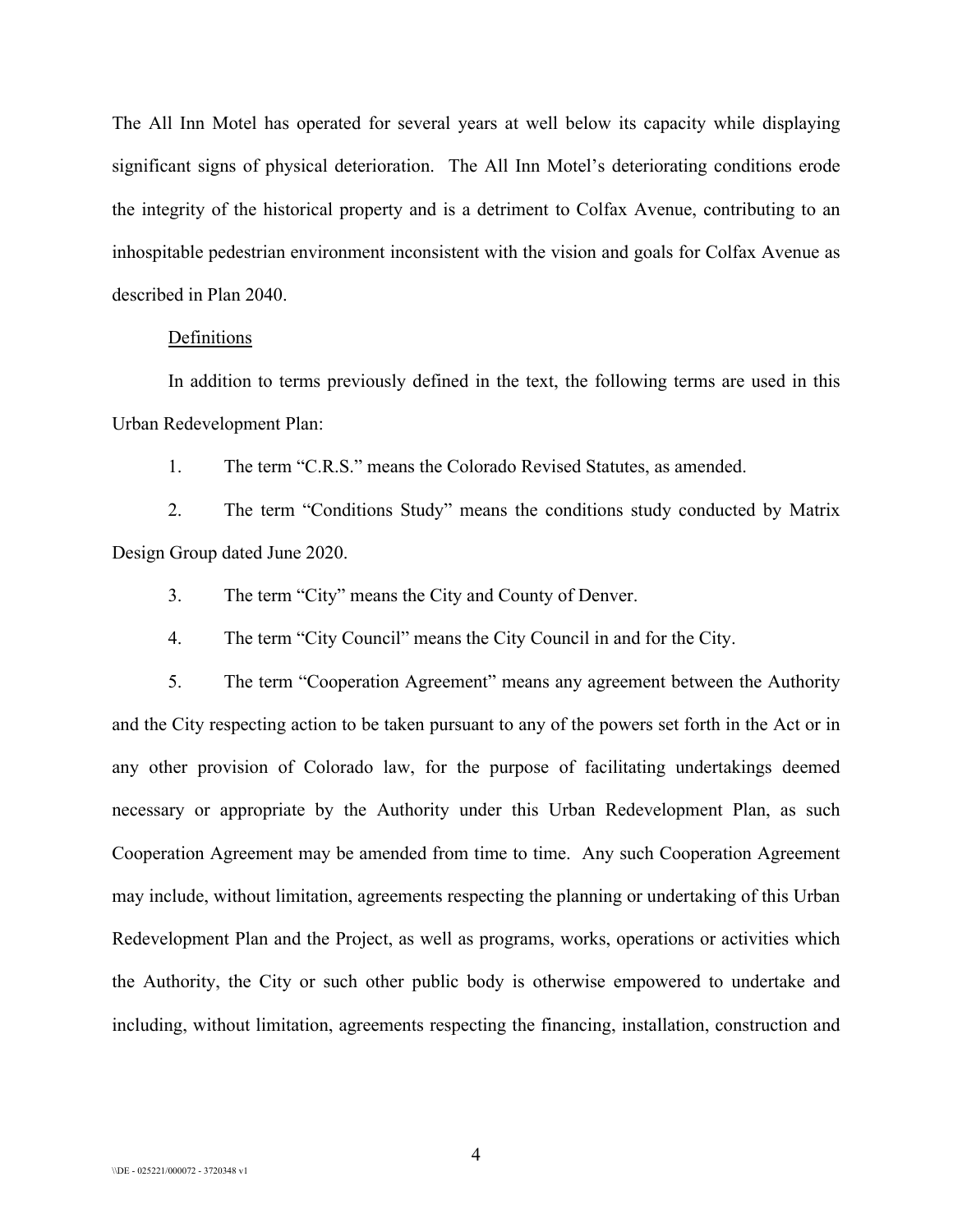reconstruction of public and private improvements in furtherance of the Urban Redevelopment Plan.

6. The term "DPS" means School District No. 1 in the City and County of Denver.

7. The term "DRMC" means the Denver Revised Municipal Code, as amended.

8. The term "Fiscal Year" means the fiscal year of the City, which commences on January 1 of each calendar year and ends on December 31 of the same calendar year, or any applicable portion of a fiscal year.

9. The term "Plan 2040" shall have the meaning ascribed in Section II.C., below.

10. The term "Project" or "Projects" means the rehabilitation of the All Inn Motel and construction of a new building in the Urban Redevelopment Area east of the existing All Inn Motel. The Project will be used as a hotel with ground-floor commercial uses including affordable commercial space designated for use by local businesses, artists, non-profits, or other community-serving uses.

11. The term "Property Tax" means the real and personal property taxes produced by the levy at the rate fixed each year by the governing bodies of the various taxing jurisdictions within the Property Tax Increment Area.

12. The term "Property Tax Base Amount" means the total valuation for assessment last certified by the County Assessor for the City of all taxable property within the Property Tax Increment Area prior to the effective date of the Property Tax Increment Area, as the same may be adjusted from time to time in accordance with the Act.

13. "Property Tax Increment" means, for each Fiscal Year subsequent to the creation of the Property Tax Increment Area, all Property Tax Revenues in excess of Property Tax Revenues produced by the levy of Property Tax on the Property Tax Base Amount and paid to the Authority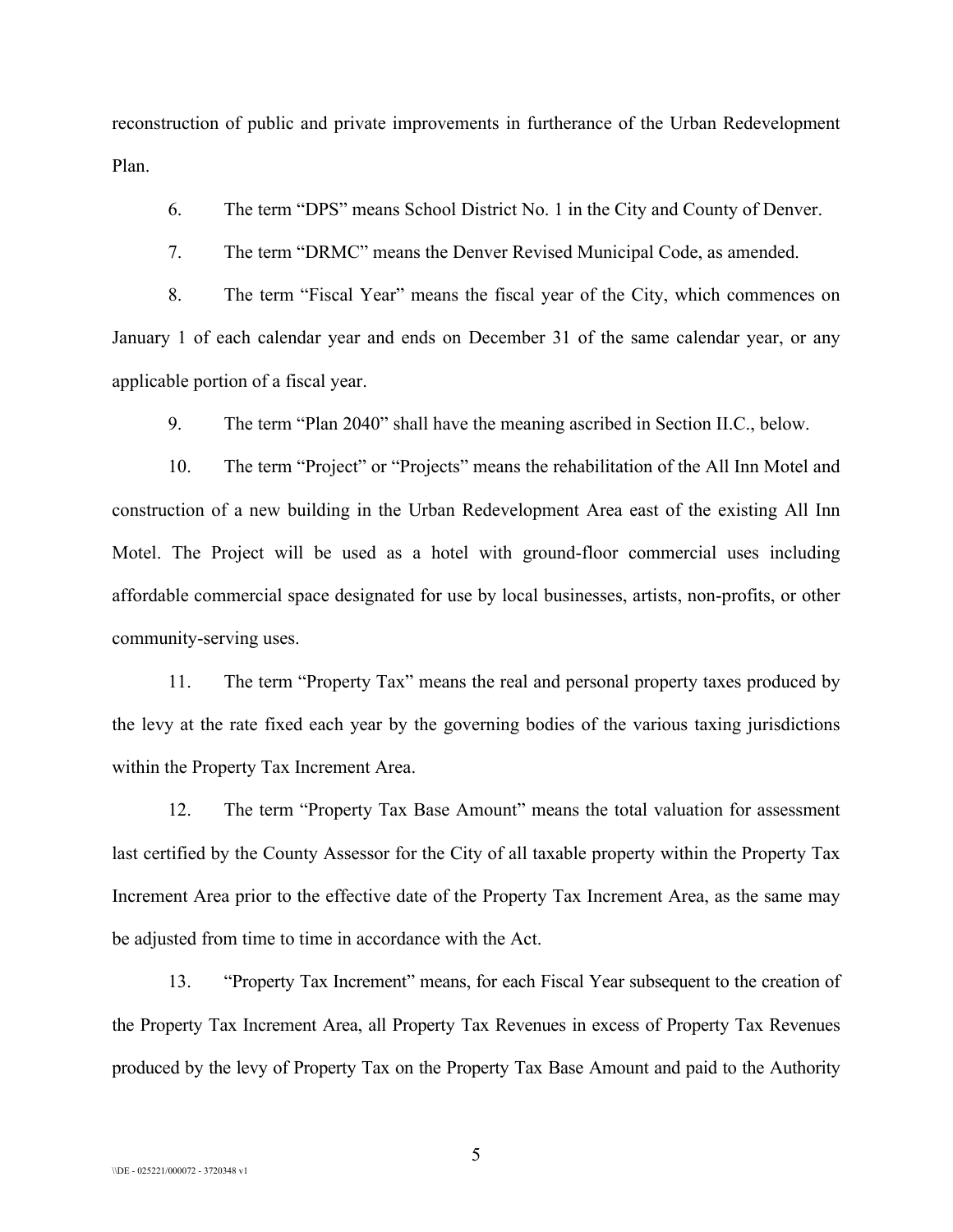by the City; provided that such amount shall be reduced by any lawful collection fee charged by the City.

14. The term "Property Tax Increment Area" means the area more particularly described in Exhibit A and depicted on Exhibit B, attached hereto and incorporated herein.

15. The term "Property Tax Revenues" means the amount derived by the City and all taxing jurisdictions from the levy of Property Tax within a Property Tax Increment Area less any amount derived from a specially earmarked voter-approved levy by which the City has heretofore committed by contract to pay to a private contractor in order to provide services to residents of the City, including any residents in the Urban Redevelopment Area. "Property Tax Revenues" does not include any amounts derived by the City and all taxing districts either (a) because voters authorized the City or other taxing district to retain and spend the additional moneys pursuant to Section 20(7)(d) of Article X of the Colorado Constitution subsequent to the creation of the special fund pursuant to Colorado Revised Statutes §31-25-107(9)(a)(II) or (b) as a result of an increase in the property tax mill levy approved by the voters of the City or other taxing district to the extent the total mill levy of the City or other taxing district, subsequent to the creation of the special fund pursuant to Colorado Revised Statues  $\S 31-25-107(9)(a)(II)$ exceeds the respective mill levy in effect at the time of substantial modification of the Urban Redevelopment Plan without the consent of the City or relevant taxing entity, provided that the amounts derived from the increase in the property tax mill levy as the result of the City removing credited property tax mills that were approved as of the date of this Urban Redevelopment Plan shall not be excluded.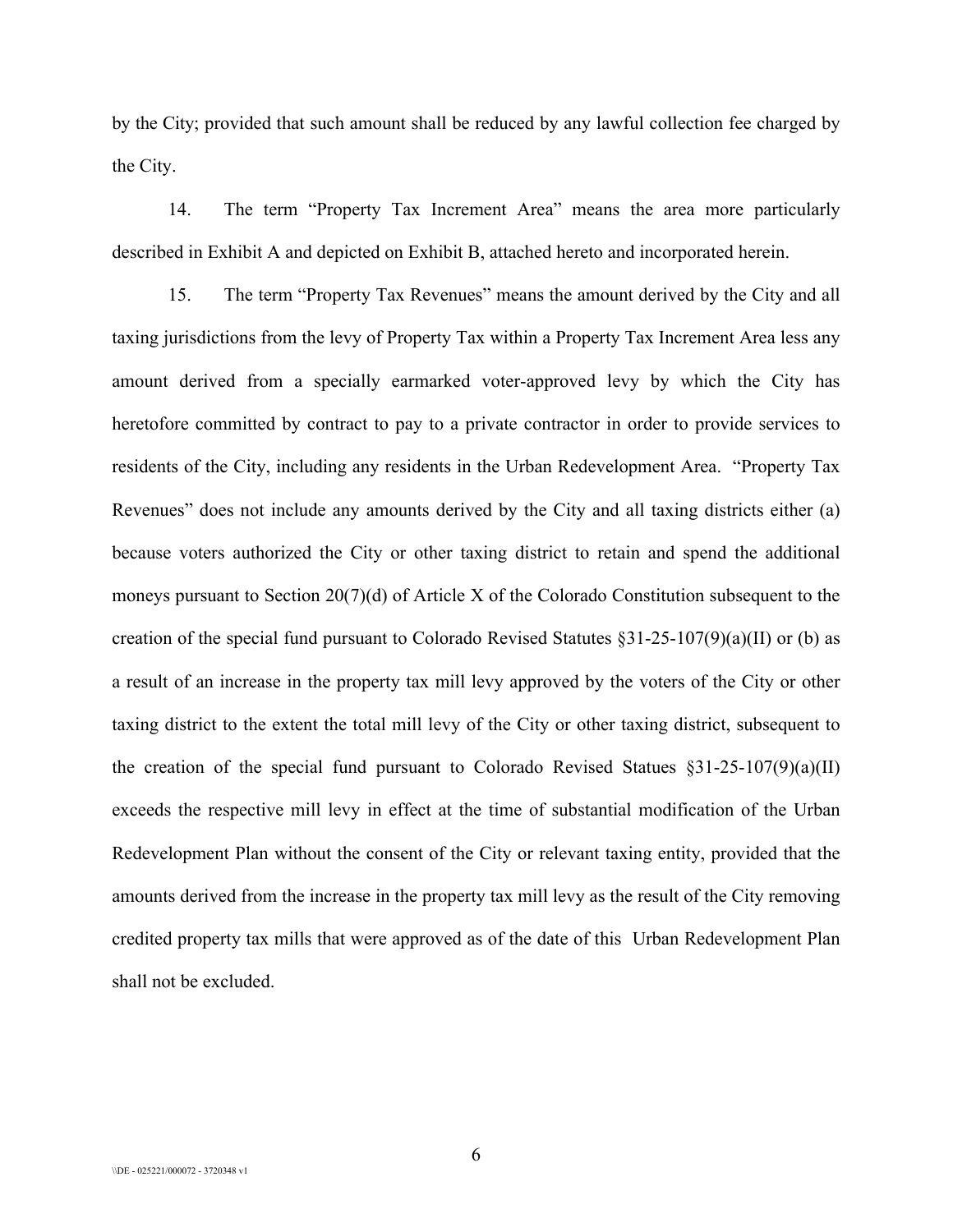16. The term "Redevelopment Agreement" means any agreement between the Authority and property owners, private developers or any public body, as applicable, regarding a Project in furtherance of this Urban Redevelopment Plan.

17. The term "Sales Tax" means the sales tax levied by the City from time to time: 1) on the retail sales of taxable goods and services in accordance with the DRMC, which as of the date of this Agreement is three and one-half percent (3.5%); 2) on prepared food and beverages not exempted from taxation under Section 53-56 of the DRMC, which as of the date of this Agreement is four percent (4%) of the purchase price; and 3) that portion of any increase in the percentage rate of the Sales Tax not otherwise designated for a specific purpose or purposes by the City. For the purpose of clarity, one-half percent (0.5%) of the Sales Tax levied by Section 53-56 of the DRMC on the purchase price of food and beverages not exempted from taxation under Section 53-55(8) of the DRMC is excluded from the definition of Sales Tax, and all other sales taxes imposed pursuant to the DRMC shall not be included as "Sales Tax" for the purposes of this Agreement.

18. The term "Sales Tax Base Amount" means, with respect to a Sales Tax Increment Area, the actual collection of Sales Tax Revenues during the twelve (12) month period ending on the last day of the month prior to the effective date of the Sales Tax Increment Area.

19. The term "Sales Tax Increment" means, for each Fiscal Year subsequent to the creation of the Sales Tax Increment Area, all Sales Tax Revenues in excess of the Sales Tax Base Amount subsequent to the creation of the applicable Sales Tax Increment Area and paid to the Authority by the City, provided that such amount shall be reduced by the costs and expenses of the City for such Fiscal Year of enforcing the Sales Tax in the Sales Tax Increment Area and collecting the Sales Tax Revenues as allowed by state statute, including the pro-rata share of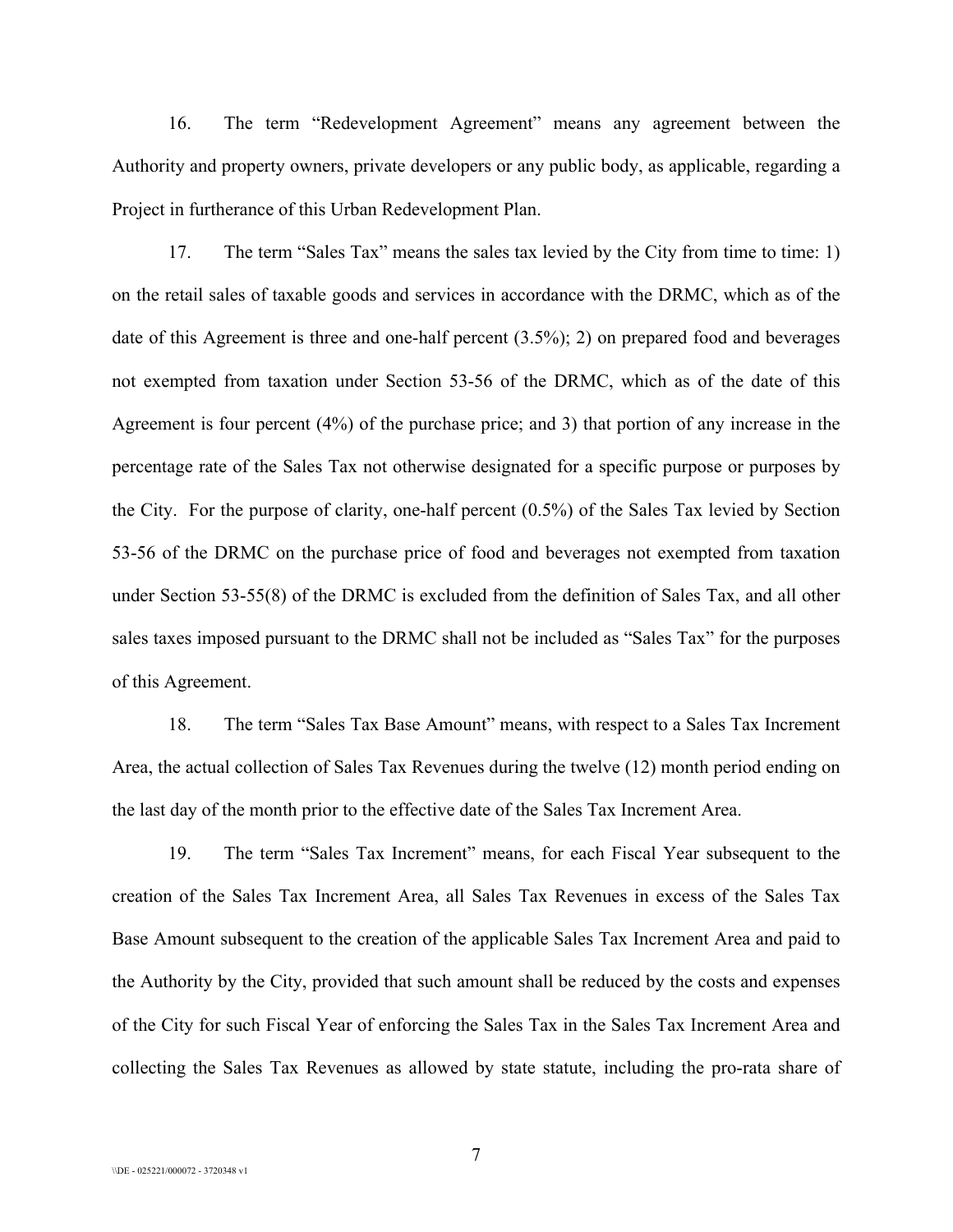uncollectible Sales Tax Revenues to be absorbed by the Authority for such Fiscal Year as set forth in a Cooperation Agreement.

20. The term "Sales Tax Increment Area" means the area more particularly described in Exhibit A and depicted on Exhibit B, attached hereto and incorporated herein.

21. The term "Sales Tax Revenues" means the amount to be derived by the City in each Fiscal Year from the levy of the Sales Tax within the Sales Tax Increment Area.

22. The term "UDFCD" means the Urban Drainage and Flood Control District.

#### II. **LEGISLATIVE FINDINGS**

The City Council has found by approving this Plan that:

#### A. Blight

Based on the Conditions Study of which the Authority provided notice, in accordance with Section 31-25-107(1)(b), C.R.S., to owners of private property within the proposed Urban Redevelopment Area, and evidence presented at a public hearing before City Council, City Council determined that there exists a "blighted area" (as defined in the Act) in the Urban Redevelopment Area by reason of: (i) slum, deteriorated, or deteriorating structures; (ii) unsafe or unsanitary conditions; (iii) deterioration of site or other improvements; and (iv) existence of health, safety or welfare factors requiring high levels of municipal services or substantial physical underutilization or vacancy of sites, buildings, or other improvements. Such blight substantially impairs or arrests the sound growth of the municipality. As there is a predominance of blight factors across a majority of the area within the Conditions Study boundary, the Urban Redevelopment Area constitutes a "blighted area" because the property in its present condition and use substantially impairs or arrests the sound growth of the municipality, retards the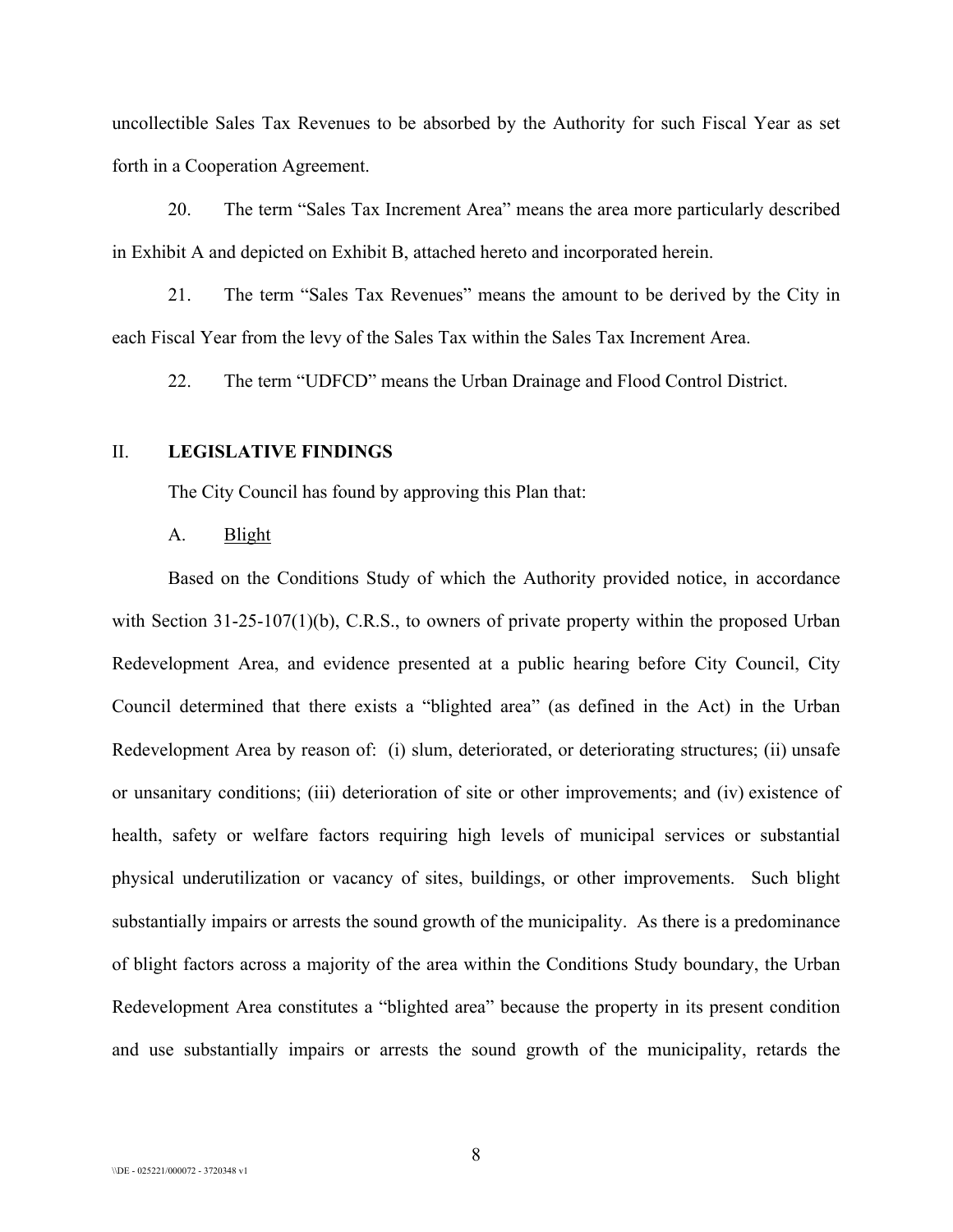provision of housing accommodations, constitutes an economic or social liability, and is a menace to the public health, safety, morals, or welfare.

#### B. Urban Redevelopment Projects

The Urban Redevelopment Area is appropriate for one or more urban renewal projects, including the Project, and other authorized undertaking of the Authority pursuant to the Act.

Projects are intended to eliminate blight and stimulate private sector investment in and around the Urban Redevelopment Area. The combination of public and private investment will assist in the revitalization of the Urban Redevelopment Area through the rehabilitation of a historically significant and underutilized building and the creation of street-level retail uses that will enhance the pedestrian environment along Colfax Avenue consistent with the vision, goals and strategies in the City's Comprehensive Plan 2040 and its supplements.

## C. Planning Approval

A general plan for the City, known as the Denver Comprehensive Plan 2040 ("Comprehensive Plan") and all other relevant plans adopted as supplements to the Comprehensive Plan (collectively, "Plan 2040") has been prepared and adopted by City Council. This Urban Redevelopment Plan was submitted to the Planning Board of the City for review and recommendations as to its conformity with Plan 2040 and the Planning Board submitted its written recommendations with respect to this Urban Redevelopment Plan to the City Council.

## D. Conformance with Comprehensive Plan

#### **Comprehensive Plan**

The Comprehensive Plan is the holistic and sustainable vision of the City and the guiding document for shaping the City. The goals and strategies within the Comprehensive Plan are organized under a framework of six vision elements: Equitable, Affordable, and Inclusive; Strong and Authentic Neighborhoods;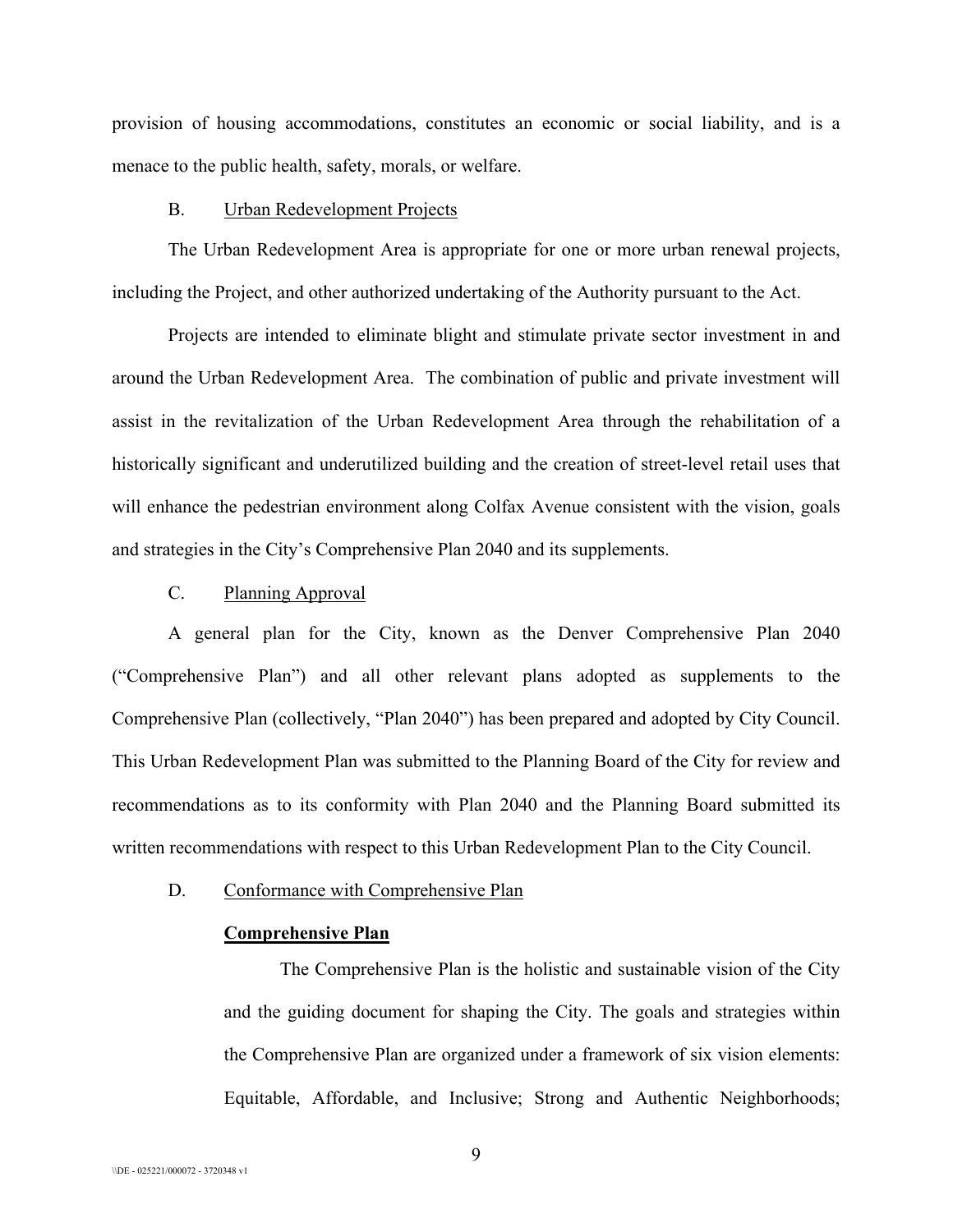Connected, Safe and Accessible Places; Economically Diverse and Vibrant; Environmentally Resilient; and Healthy and Active. The Urban Redevelopment Plan will help realize the visions of the Comprehensive Plan by furthering many of the goals and strategies outlined under the vision elements. A set of additional City plans are adopted as supplements to the Comprehensive Plan and will help advance the vision of the Comprehensive Plan through more specific goals and actions. The Planning Board has reviewed this Urban Redevelopment Plan and determined that it is in conformance with Comprehensive Plan and it furthers several City-wide visions, goals, and strategies described in the plan, including:

#### Strong and Authentic Neighborhoods

**Goal 1**: Create a city of complete neighborhoods.

*Strategy A*: Build a network of well-connected, vibrant, mixed-use centers and corridors.

*Strategy C*: Ensure neighborhoods are safe, accessible, and wellconnected for all modes.

*Strategy D*: Encourage quality infill development that is consistent with the surrounding neighborhood and offers opportunities for increased amenities.

**Goal 2**: Enhance Denver's neighborhoods through high-quality urban design.

*Strategy C*: Create people-oriented places that embrace community character with thoughtful transitions, aspirational design and an engaging public realm.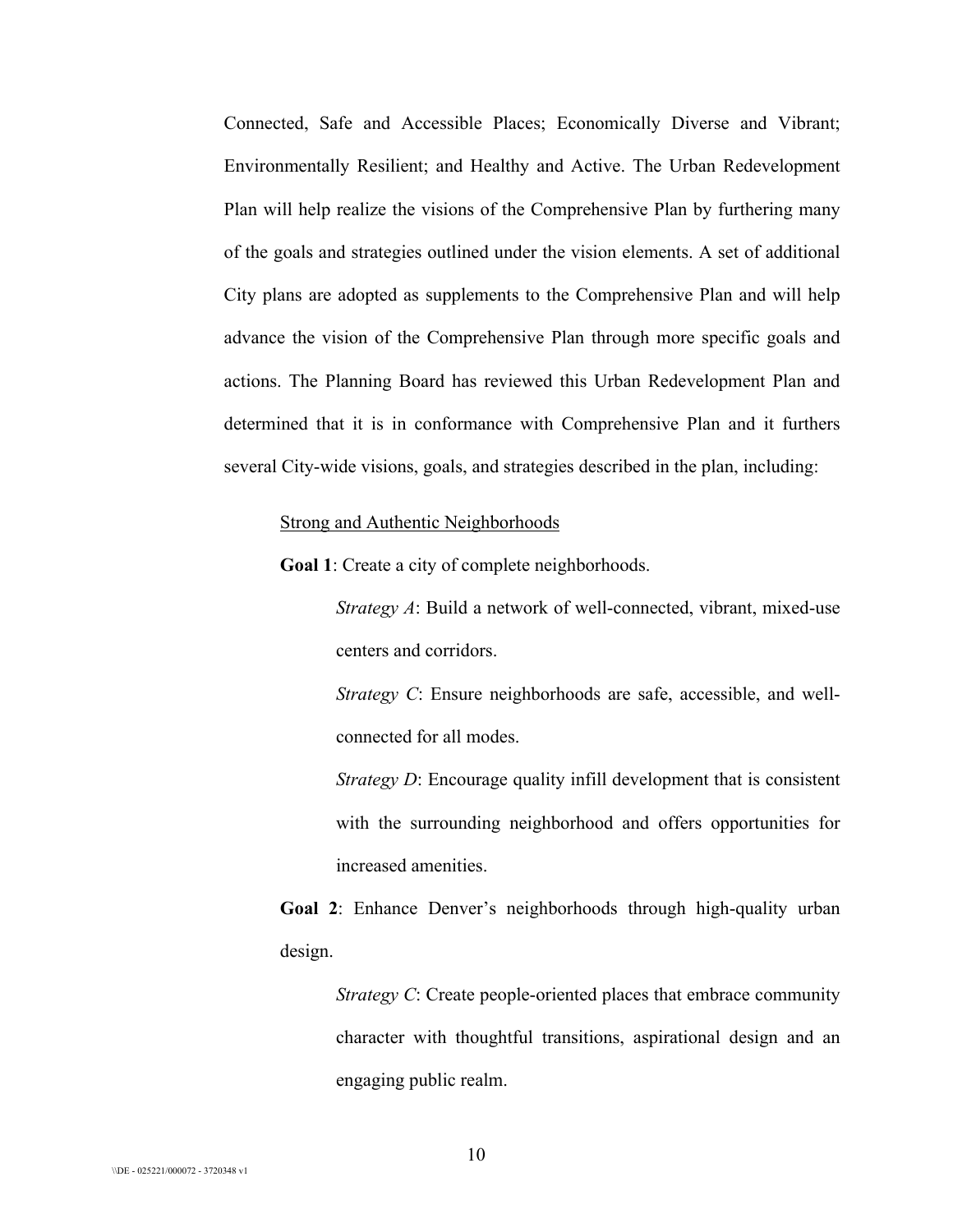**Goal 3**: Preserve the authenticity of Denver's neighborhoods and celebrate our history, architecture and culture.

> *Strategy B*: Continue the city's commitment to existing historic districts and landmarks and increase public awareness of the benefits of historic preservation through education and outreach. *Strategy E*: Support the stewardship and reuse of existing

buildings, including city properties.

- **Goal 4**: Ensure every neighborhood is economically strong and dynamic. *Strategy A*: Grow and support neighborhood-serving businesses.
- **Goal 9**: Ensure all neighborhoods are safe.

*Strategy A*: Encourage design and new development to improve public health and safety.

Economically Diverse and Vibrant

**Goal 3**: Sustain and grow Denver's local neighborhood businesses.

*Strategy A*: Promote small, locally-owned businesses and restaurants that reflect the unique character of Denver.

**Goal 4**: Ensure Denver has a productive, educated, competitive and knowledgeable workforce.

*Strategy C*: Encourage businesses to work with local workforce training and education organizations to better prepare residents for job and career opportunities.

**Goal 7**: Accelerate Denver's economic vitality through arts, culture and creativity.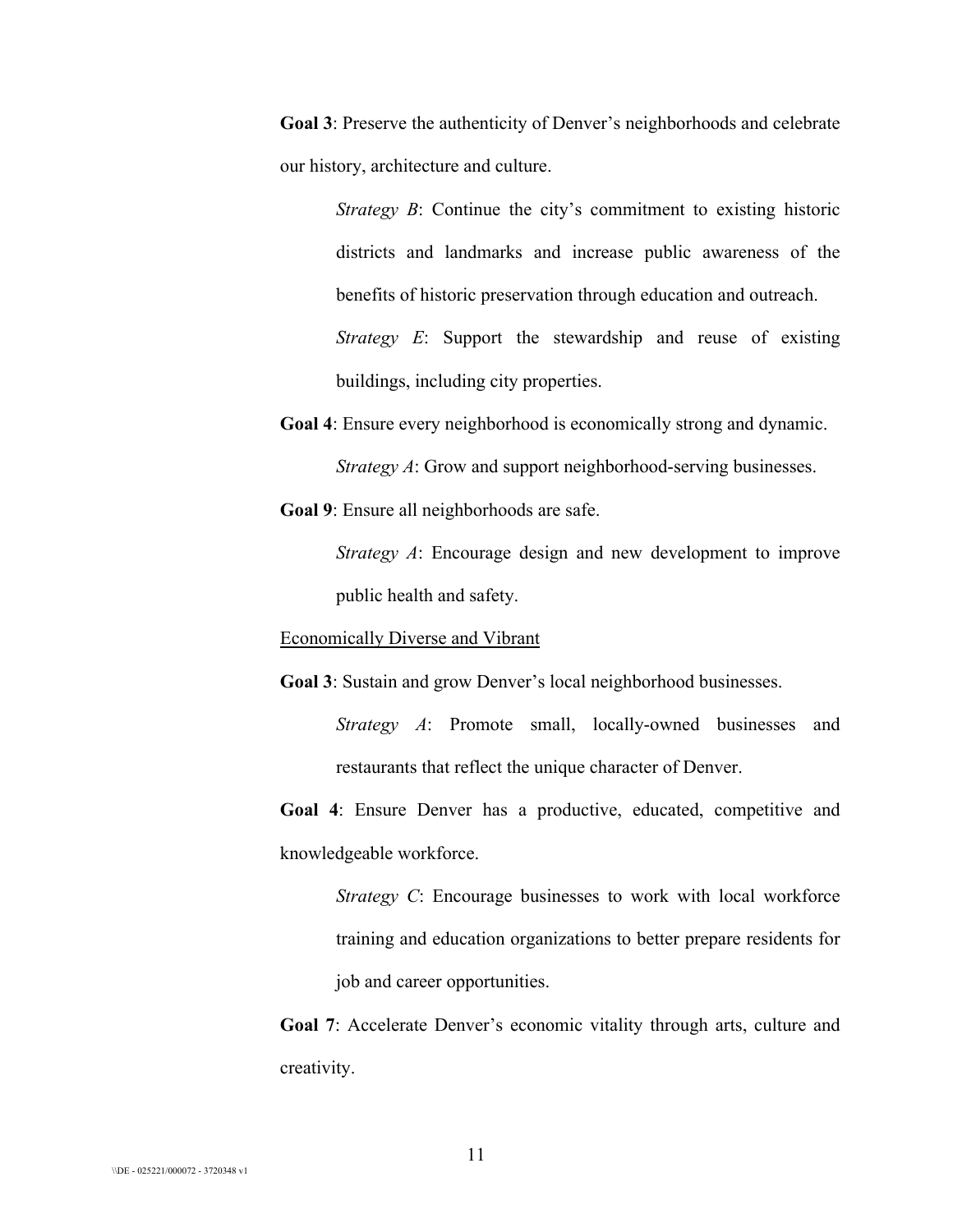*Strategy C*: Grow public-private partnerships and create tools to support creative businesses and job creation.

Environmentally Resilient

**Goal 7**: Improve solid waste diversion and conserve raw materials.

*Strategy C:* Prioritize the reuse of existing buildings and explore incentives to salvage or reuse materials from demolished structures.

**Goal 8**: Clean our soils, conserve land and grow responsibly.

*Strategy A*: Promote infill development where infrastructure and services are already in place.

*Strategy B*: Encourage mixed-use communities where residents can live, work and play in their own neighborhoods.

*Strategy C*: Focus growth by transit stations and along high- and medium- capacity transit corridors.

### **Blueprint Denver**

Blueprint Denver is the City's integrated land use and transportation plan. Blueprint Denver aims to achieve an equitable integration of land use and transportation throughout the City by realizing the plan's vision for a city of complete neighborhoods and transportation networks, an evolving city, and an equitable city. The Urban Redevelopment Plan will support Blueprint Denver's vision for the Urban Redevelopment Area.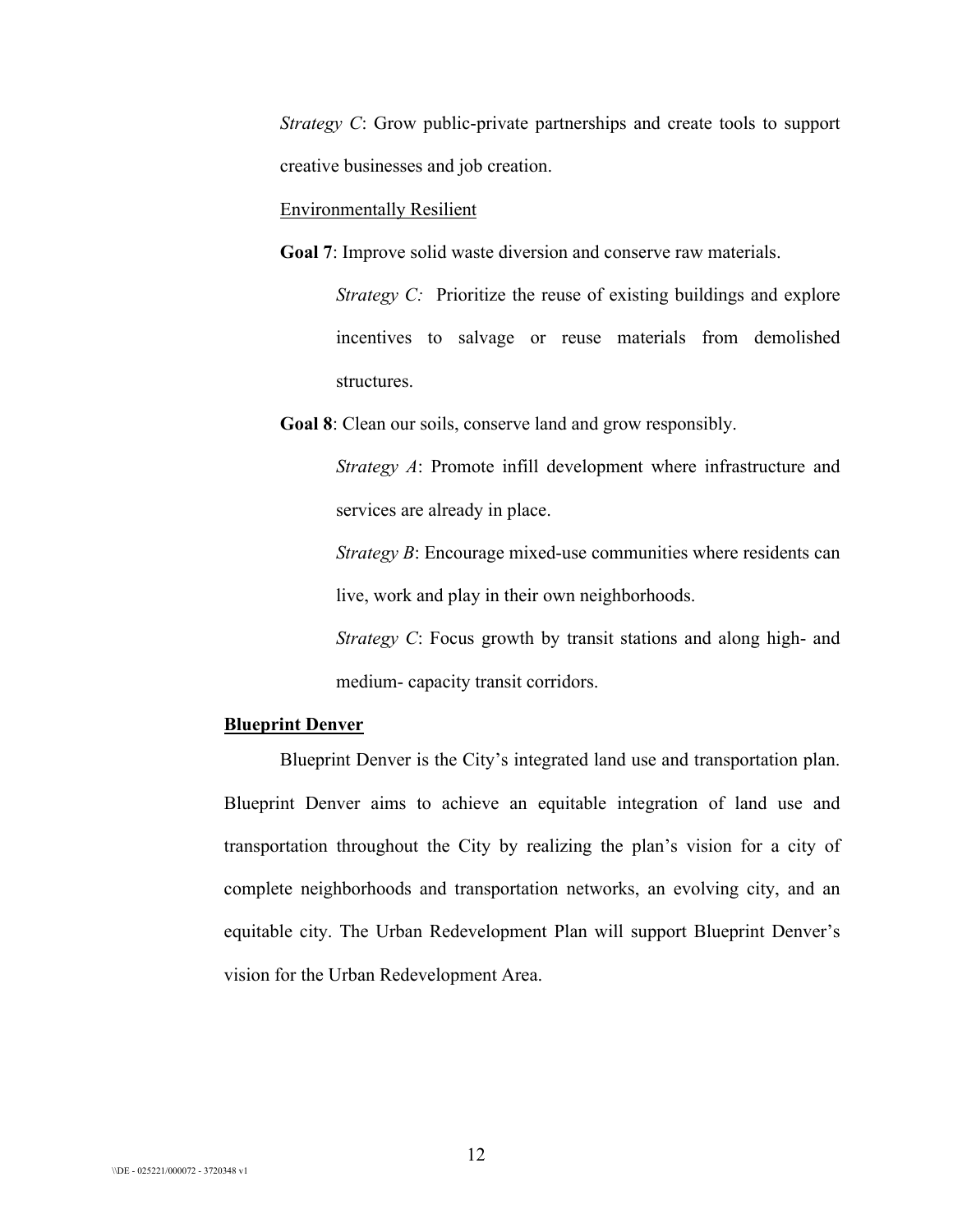#### Complete Neighborhoods and Transportation Networks

Blueprint Denver establishes the framework to plan and implement complete neighborhoods and transportation networks throughout the City. Blueprint Denver organizes the City by neighborhood contexts which set areabased guidelines for character-compatible development. Blueprint Denver identifies that the Urban Redevelopment Area lies within the "General Urban" neighborhood context as displayed on the Neighborhood Contexts map within the adopted document (pgs. 138-139). A General Urban neighborhood context recommends a mix of uses with good street activation that are well served by transit and development that is sensitive to the existing neighborhood character. The General Urban neighborhood context provides access to abundant amenities and entertainment options. Neighborhood contexts are made up of future places and street types. Future place types describe Blueprint Denver's vision for the various scales and types of development that are appropriate for each neighborhood context. Blueprint Denver foresees the Urban Redevelopment Area evolving into a "Community Corridor" place as displayed on the Future Places map within the adopted document (pgs. 142-143). A Community Corridor place within a General Urban neighborhood context offers a mix of office, commercial and residential uses with a wide customer draw both of local residents from surrounding neighborhoods and other parts of the City. Colfax Avenue, the arterial street that runs along the southern boundary of the Urban Redevelopment Area, is envisioned as a "Main Street Arterial" street type as displayed on the Street Types map within the adopted document (pgs. 156-157). Main Streets are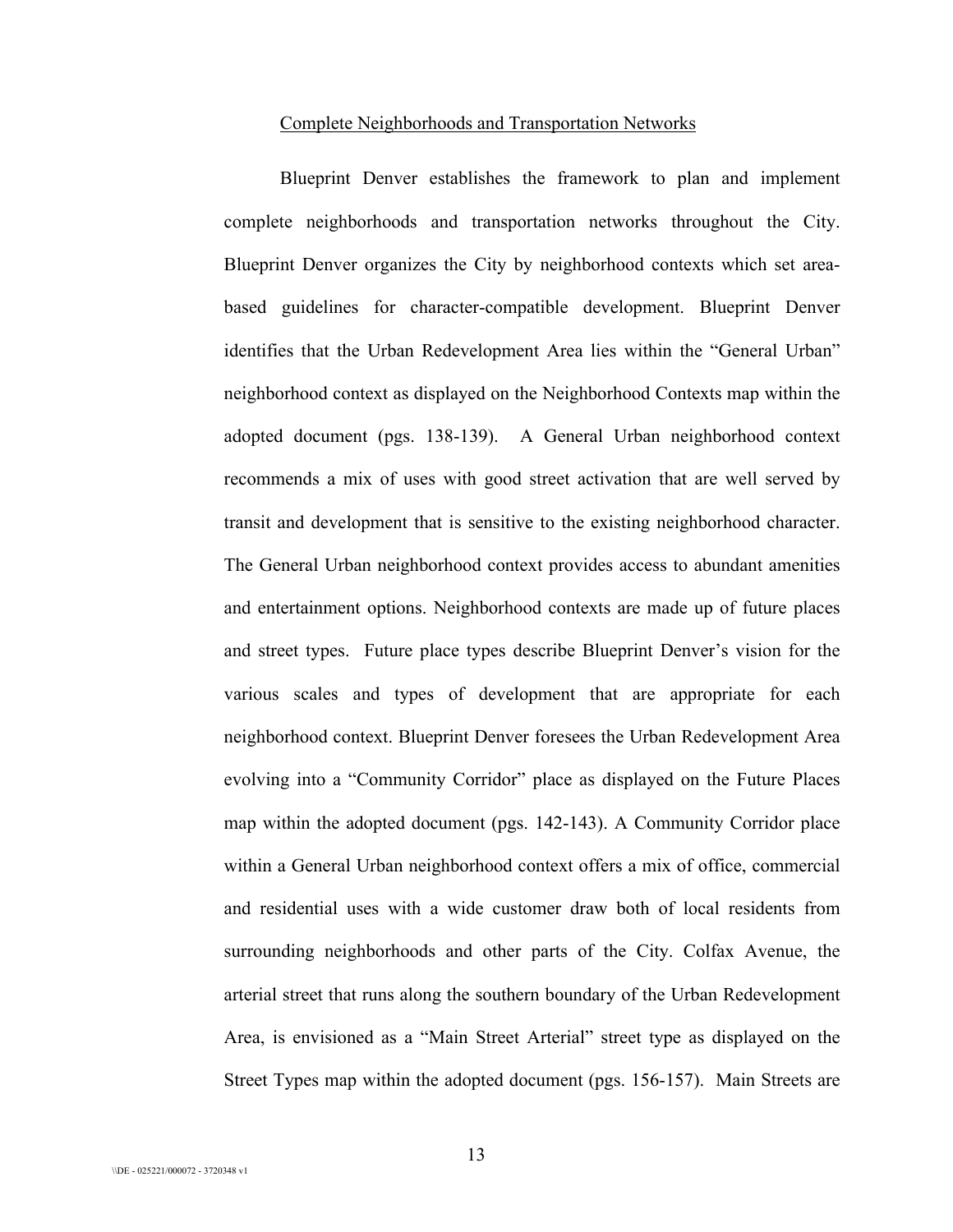characterized by a mix of uses, pedestrian-oriented buildings and highly activated street level uses. The Urban Redevelopment Plan will support the complete neighborhood and transportation network vision for the Urban Redevelopment Area as depicted in Blueprint Denver by supporting the redevelopment of historic property consistent with the neighborhood context and future place plan for the area and the creation of active pedestrian-oriented uses on the street level positioned towards Colfax Avenue.

#### Evolving City

Focusing growth in centers and corridors helps to provide a variety of housing, jobs and entertainment options within a comfortable distance to all Denverites and is a key element of building complete neighborhoods throughout the City. Collectively throughout the City, Community Corridors are anticipated to see 20% of new employment growth by 2040 (pgs. 50-51). The Urban Redevelopment Plan intends to stimulate redevelopment of underutilized commercial property and increase employment opportunities in the Urban Redevelopment Area, consistent with the City's employment growth strategy.

## Equitable City

Blueprint Denver incorporates equity in the planning process by measuring three key indicators across the city: Access to Opportunity, Vulnerability to Displacement, and Housing and Jobs Diversity. Access to Opportunity reflects a neighborhood's access to basic services and amenities. Vulnerability to Displacement measures a neighborhood's potential for involuntary displacement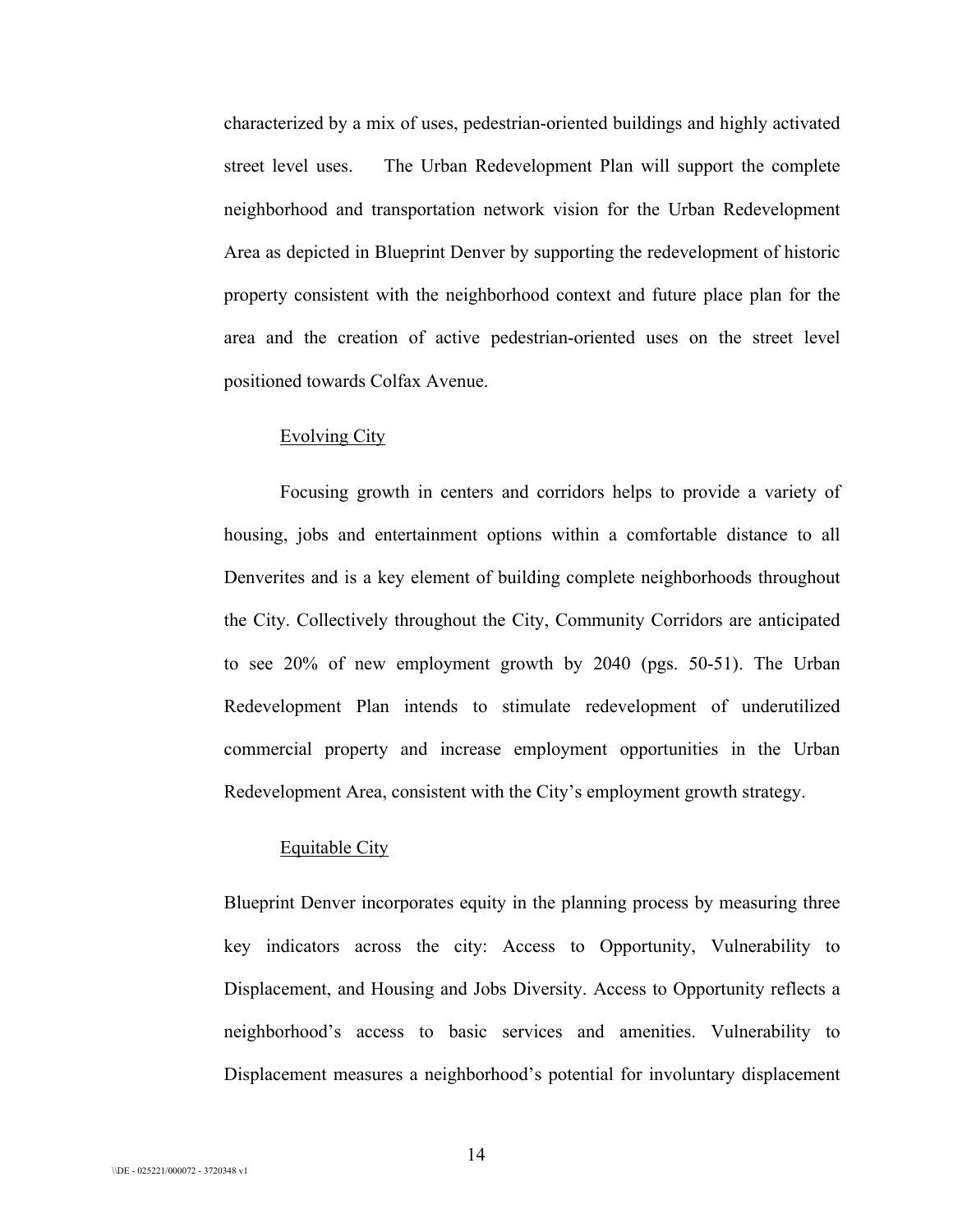due to increased property value and rents, that is traditionally preceded by new investment in the area. Housing and Job Diversity assesses a neighborhood's supply of quality employment options and housing choices. Existing analysis from Blueprint Denver indicated that the Urban Redevelopment Area lies within an area that has high Access to Opportunity, moderate Vulnerability to Displacement, low Job Diversity and moderate Housing Diversity. However, to create common geography for measurement, Blueprint Denver normalizes the data used to measure these equity concepts to a grid of cells approximately 50 acres in area across the City. Blueprint Denver's macro-level data analysis methodology makes evaluating equity concepts for a small area difficult. Further analysis was completed that measured the equity concepts for the census block groups the Urban Redevelopment Area is situated within and borders. The analysis of equity concepts from the census block group geographical level was consistent with the existing analysis from Blueprint Denver, demonstrating that the Urban Redevelopment Area lies within an area that has high Access to Opportunity, moderate Vulnerability to Displacement, low Job Diversity and moderate Housing Diversity. The Urban Redevelopment Plan will address the Urban Redevelopment Area's equitable outcomes by fostering the creation of new amenities, employment opportunities and affordable space to be utilized by local businesses, non-profits, artists or other community-serving uses.

#### Blueprint Denver Recommendations

Blueprint Denver provides policy recommendations and strategies to create complete neighborhoods and networks, guide future growth and promote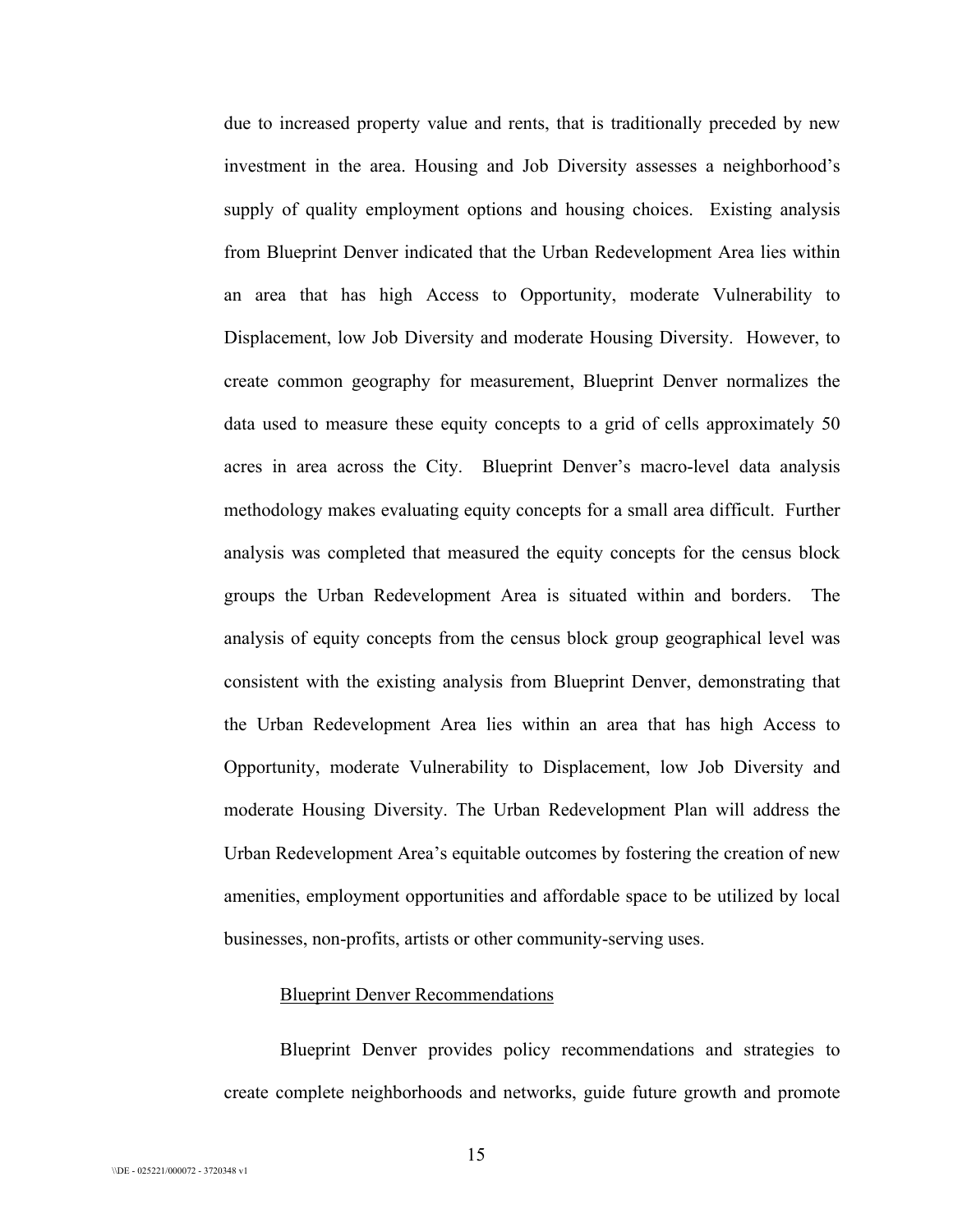equitable development. The Urban Redevelopment Plan will further several of these recommendations including:

#### Land Use and Built Form – General

**Policy 01**: Promote and anticipate planned growth in major centers and corridors and key residential areas connected by rail service and transit priority streets.

**Policy 02:** Incentivize or require efficient development of land, especially in transit-rich areas.

> *Strategy E*: In historic areas, balance efficiency with preservation through strategies that encourage the reuse of structures.

#### Land Use and Built Form – Economics

**Policy 01**: Capture 90 percent of job growth in regional centers, community centers and corridors, certain districts and high-intensity residential areas in downtown and urban center contexts. Of the 90 percent job growth, focus 30 percent downtown.

**Policy 04:** Promote creative industries, maker spaces, artists and small businesses as vital components of Denver's innovation economy.

*Strategy C*: Develop programs and identify potential incentives to maintain existing spaces, reduce rent costs and other business costs and help create new spaces for hand crafted manufacturing, maker spaces, artists and other small, locally-owned businesses, especially in areas that score high for Vulnerability to Displacement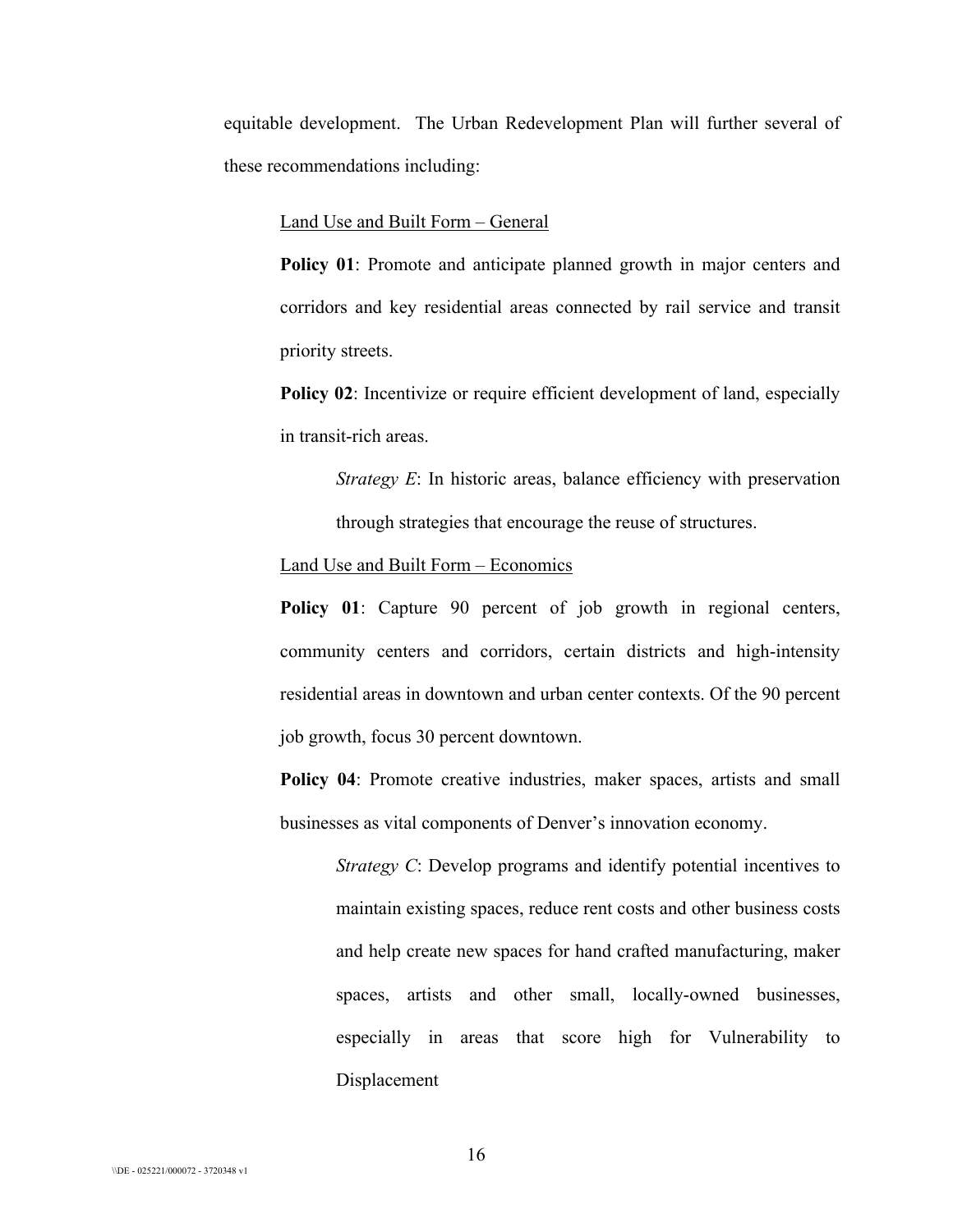Policy 06: Ensure Denver and its neighborhoods have a vibrant and authentic retail and hospitality marketplace meeting the full range of experiences and goods demanded by residents and visitors.

> *Strategy A*: Support locally-owned businesses – new and old – to expand and evolve to meet the changing needs of residents and visitors. Support could include assisting businesses, especially in the most underserved or distressed neighborhoods, with regulatory processes, education, training, helping with marketing or increasing access to capital.

### Land Use and Built Form – Design Quality & Preservation

**Policy 03**: Create exceptional design outcomes in key centers and corridors.

**Policy 04**: Ensure an active and pedestrian-friendly environment that provides a true mixed-use character in centers and corridors.

**Policy 06:** Incentivize the preservation of structures and features that contribute to the established character of an area, even if they are not designated as landmarks or historic districts.

#### **The East Central Area Plan**

The Urban Redevelopment Area is located in the City Park neighborhood, one of the six neighborhoods included in the East Central Area Plan boundary along with the Capitol Hill, Cheesman Park, City Park West, Congress Park and North Capitol Hill neighborhoods. The East Central Area Plan was adopted in 2020 with the purpose of refining the citywide guidance included in the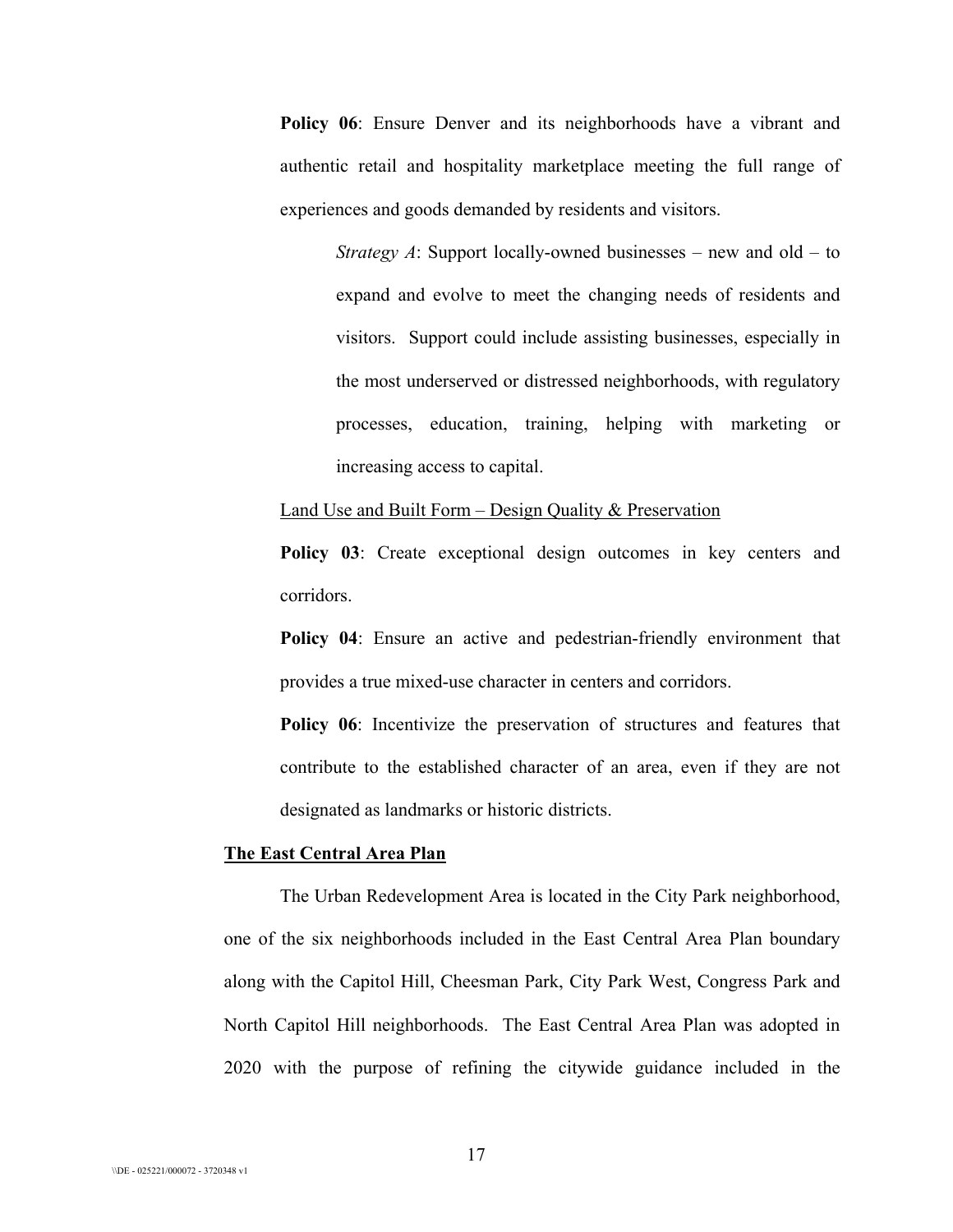Comprehensive Plan and Blueprint Denver for the smaller six-neighborhood area. The East Central Area Plan outlines detailed long-term visions for economic activity, land use, urban design, housing, mobility and parks within the sixneighborhood area. The Urban Redevelopment Plan will help realize the East Central Area Plan's land use & built form vision which emphasizes the importance of creating pedestrian-oriented development, preserving historic character and cultivating a "bustling main street feel with eclectic, engaging buildings" along Colfax Avenue (pg. 22). The East Central Area Plan incorporates equity considerations throughout the various visions, strategies, and recommendations for the six-neighborhood area. The Urban Redevelopment Plan aims to improve the equitable outcomes of the East Central Area by supporting development that will create new employment opportunities along Colfax Avenue and feature affordable space designated for use by local businesses, non-profits, artists or other community-serving uses. The East Central Area Plan also establishes a specific vision for Colfax Avenue, and the property along the corridor, due to its unique character, thriving commercial activity and main street function across all six neighborhoods. The East Central Area Plan emphasizes the importance of preserving the historic character of Colfax Avenue, encouraging quality design for new development and cultivating an active pedestrian environment along the corridor (pg. 256). The Urban Redevelopment Plan will help achieve the vision for Colfax Avenue by assisting the revitalization and reuse of the historic All Inn Motel which will add ground-floor commercial opportunities and enhance the pedestrian experience along Colfax Avenue.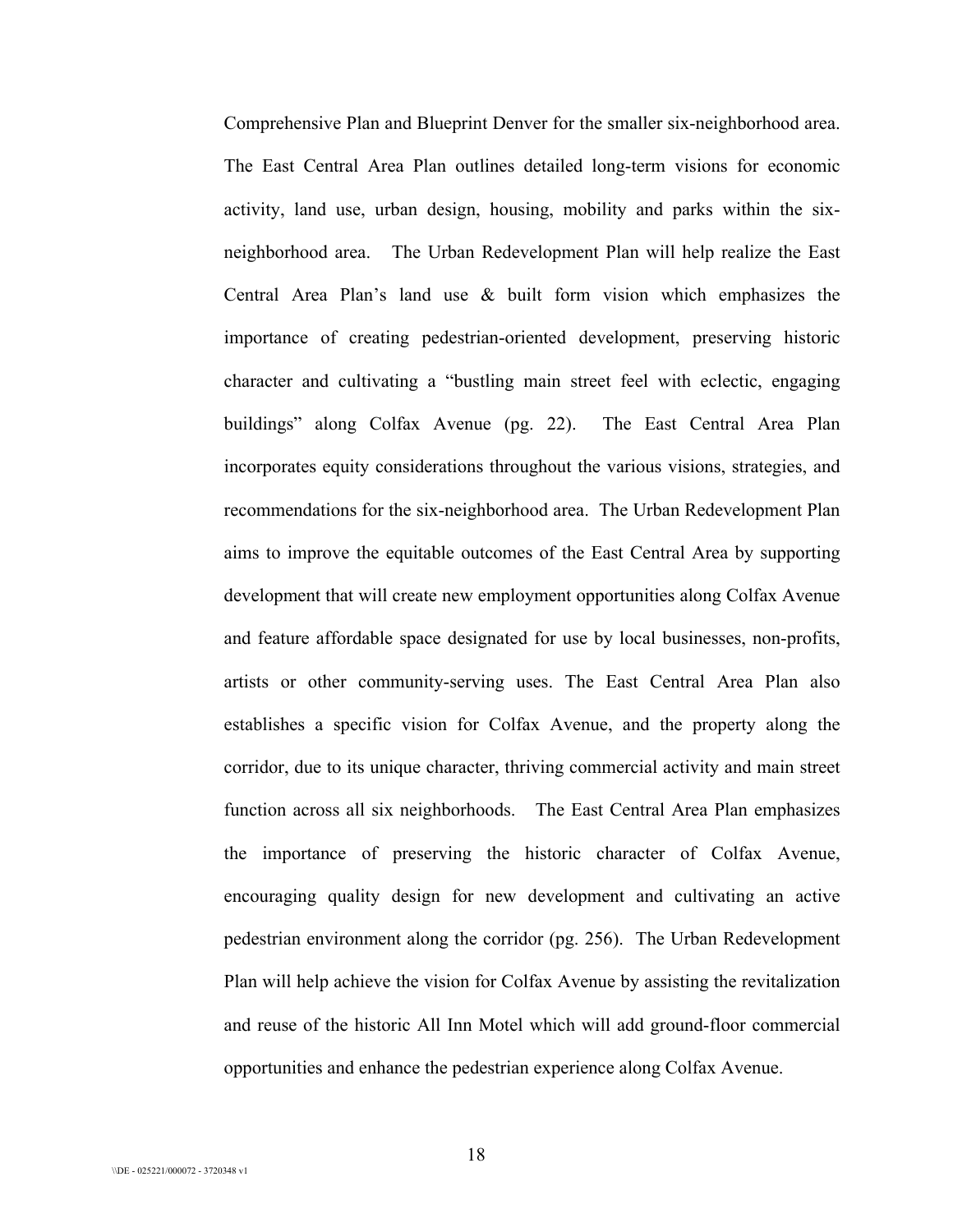The East Central Area Plan details numerous policy recommendations to help achieve its visions. The Urban Redevelopment Plan will further several of the policies including:

- Encourage high-quality design and character preservation in Centers and Corridors. (pg. 44).
- Broaden the range of financial incentives for small independent businesses and landlords to strengthen the area's tenant mix and help prevent displacement. (pg. 59)
- Encourage new development to provide community benefits adjacent to transit stations. Create a program that links potential increases in building heights or flexibility in zoning in specified areas in exchange for public benefits. (pg.258)
- Discourage low utilization of land and auto-oriented uses along Colfax.  $(pg.261)$
- Provide additional support to community-serving retail businesses and improve the development environment along Colfax. (pg. 262)

### E. Public Hearing

The City Council has held a public hearing on this Urban Redevelopment Plan after public notice thereof in compliance with law by publication in a newspaper having a general circulation in the City, describing the time, date, place and purpose of the hearing, generally identifying the Urban Redevelopment Area covered by this Urban Redevelopment Plan, and outlining the general scope of the Project to be considered for implementation by the Authority pursuant to this Urban Redevelopment Plan.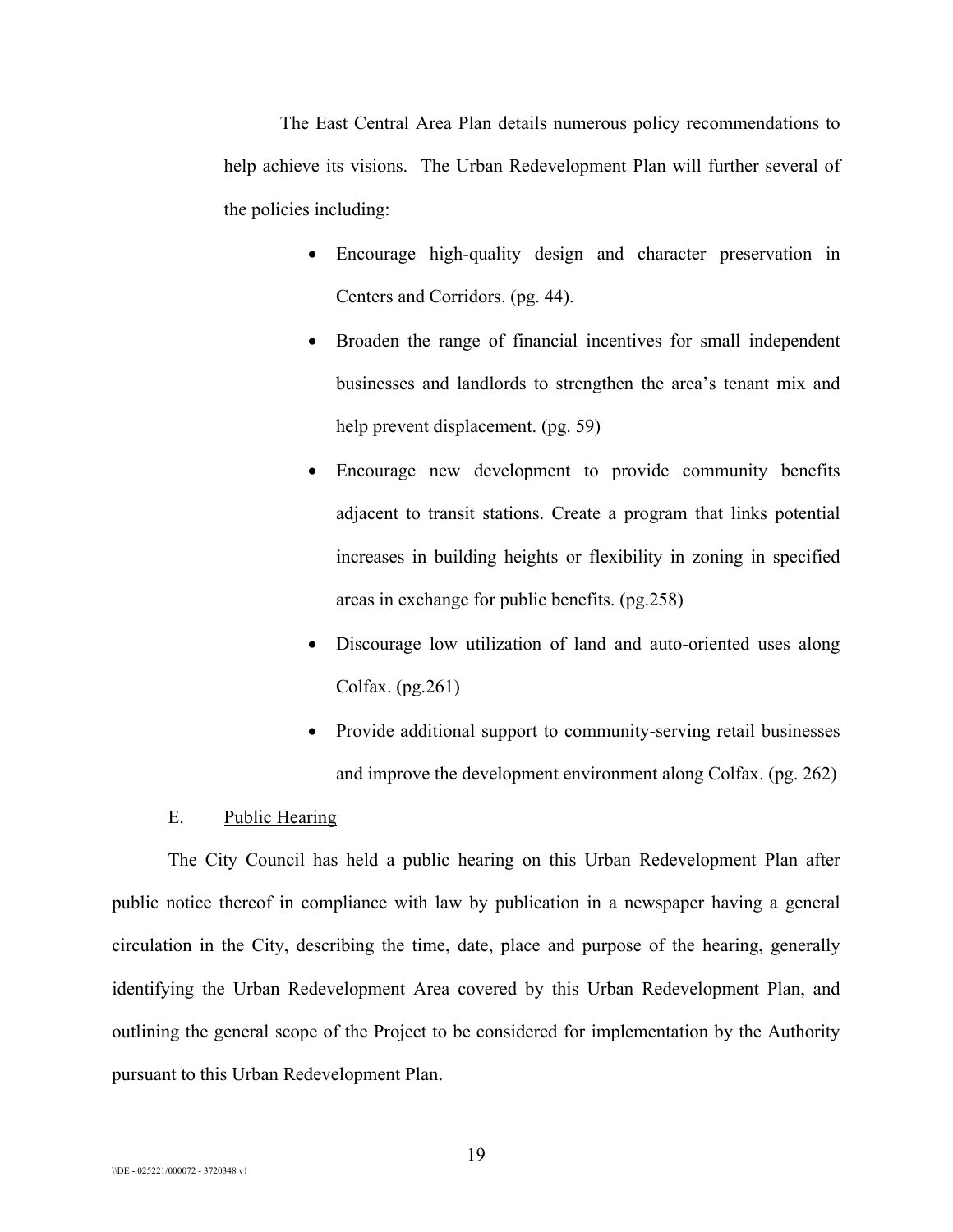Additionally, reasonable efforts have been undertaken by the Authority to provide written notice of the public hearing to all property owners, residents and owners of business concerns in the Urban Redevelopment Area at their last known address of record at least thirty days prior to such hearing. The written notice contained the same information as the published notice.

## F. Other Findings

1. The Urban Redevelopment Area may be conserved or rehabilitated through appropriate public action, as authorized or contemplated by the Act, and through the cooperation and voluntary action of the owners located in the Urban Redevelopment Area.

2. In order to eliminate or reduce the blighted conditions currently existing within the Urban Redevelopment Area, as well as those blighted conditions which may be reasonably anticipated to develop within the Urban Redevelopment Area in the absence of public action, it is the intent of the City Council in adopting this Urban Redevelopment Plan that the Authority exercise all powers authorized to be exercised by the Authority under the Act and which are necessary, convenient or appropriate to accomplish the objectives of the Urban Redevelopment Plan. It is the intent of this Urban Redevelopment Plan that, except as otherwise provided herein, the Authority shall exercise all such powers (except condemnation) as may now be possessed or hereafter granted to the Authority for the elimination of blight within the Urban Redevelopment Area.

3. The powers conferred by the Act are for public uses and purposes for which public money may be expended and the police power exercised, and this Urban Redevelopment Plan is in the public interest and necessity, such finding being a matter of legislative determination by the City Council.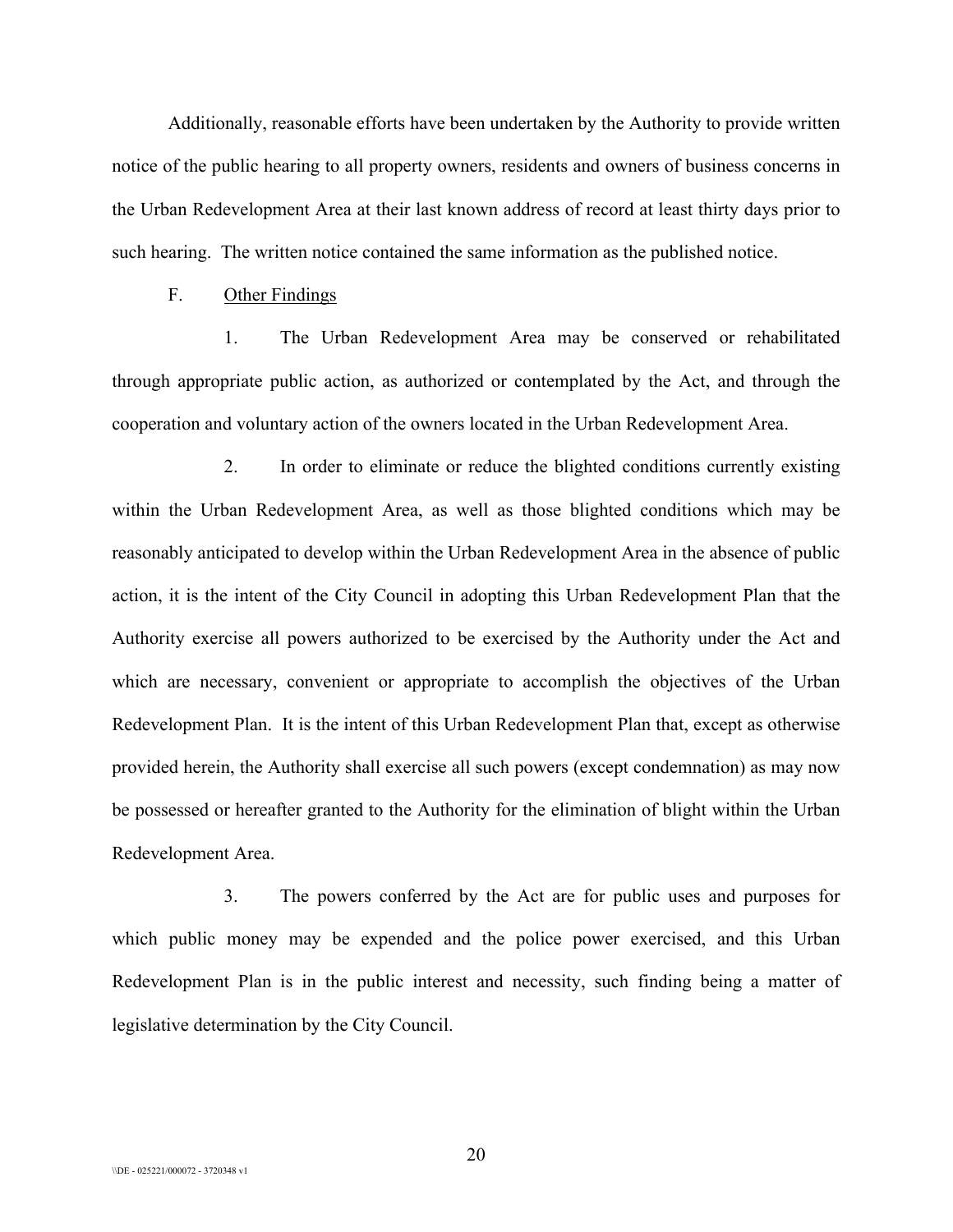4. The Authority may, in its discretion, issue bonds or other obligations, including revenue bonds, to the extent permitted by law, this Urban Redevelopment Plan, and any Cooperation Agreement.

5. A feasible method exists for the relocation of individuals and families who will be displaced by the Project undertaken in the Urban Redevelopment Area pursuant to this Urban Redevelopment Plan in decent, safe, and sanitary dwelling accommodations within their means and without undue hardship to such individuals and families.

6. No business concerns will be displaced by the Project undertaken in the Urban Redevelopment Area pursuant to this Urban Redevelopment Plan.

7. The 3015 East Colfax Intergovernmental Agreement between the Authority and DPS and a letter agreement between the Authority and the UDFCD have been entered into in satisfaction of the requirements of C.R.S Section 31-25-107(9.5) and the Act.

## III. **DESCRIPTION OF THE 3015 EAST COLFAX URBAN REDEVELOPMENT AREA GOALS AND OBJECTIVES**

#### A. Boundaries of the Urban Redevelopment Area

The boundaries of the Urban Redevelopment Area shall be as set forth in the legal description on Exhibit A and as depicted on Exhibit B hereto and are drawn as narrowly as feasible to accomplish the planning and development objectives of the Urban Redevelopment Plan. The Urban Redevelopment Area does not contain any agricultural land as defined in Section 31-25-103(1), C.R.S.

#### B. Urban Redevelopment Plan Objectives

The general objectives of this Urban Redevelopment Plan are to reduce or eliminate blighted conditions and to stimulate the continued growth and development of the Urban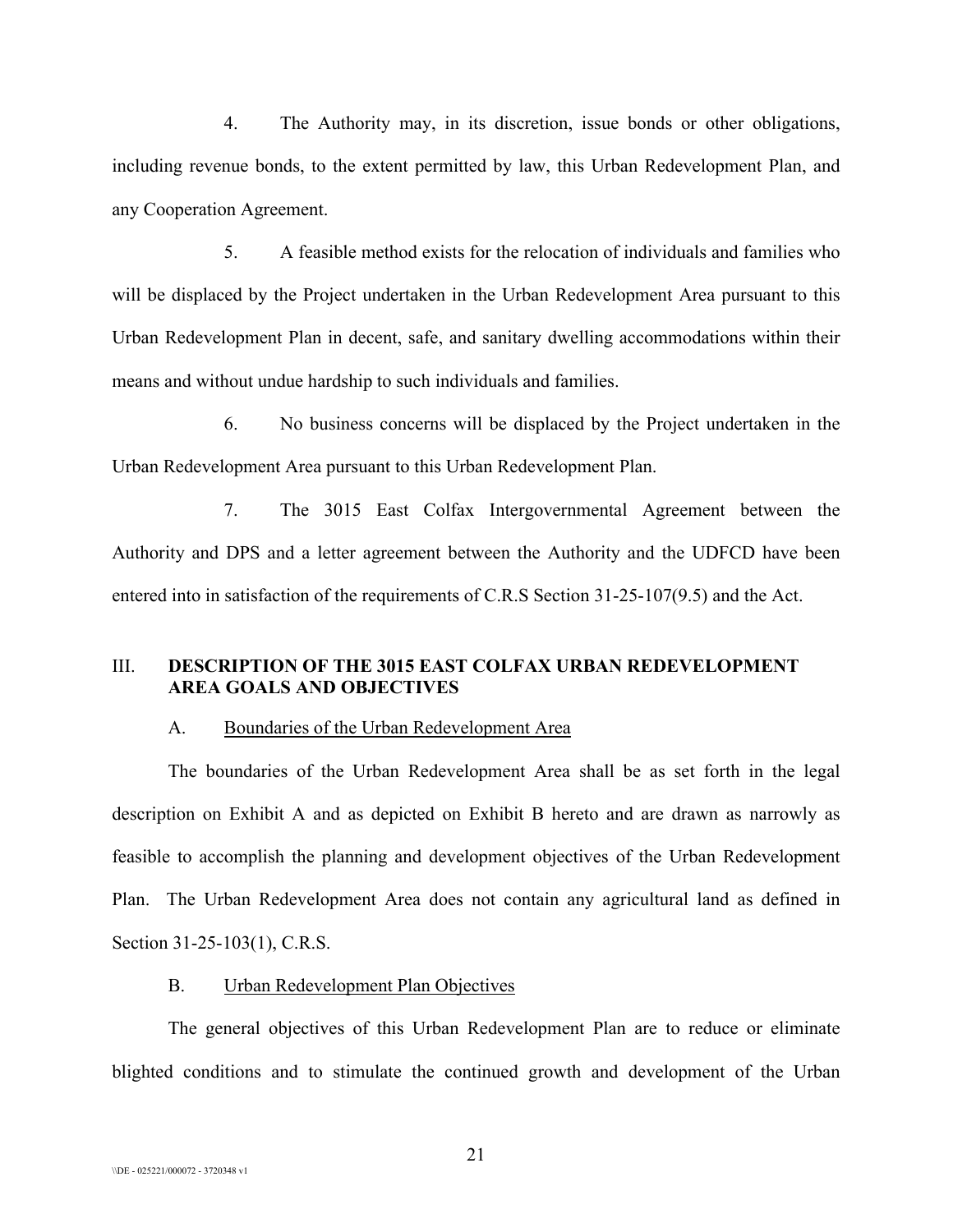Redevelopment Area. In particular, this Urban Redevelopment Plan is intended to promote the following (or any combination of the following) local objectives respecting appropriate land uses provided that the delineation of such objectives shall not be construed to require that the Project or any other particular project shall necessarily promote all such objectives:

1. To eliminate the present factors which contribute to the blight in the Urban Redevelopment Area. Such blighting factors are detrimental to the community and limit the development potential of the surrounding area.

2. To renew and improve the character and environment of the Urban Redevelopment Area and its surroundings by preventing or ameliorating economic, physical and environmental deterioration.

3. To encourage the reuse of existing buildings where appropriate, including historic preservation and adaptive reuse.

4. To protect and enhance the character of structures designated for historic preservation.

5. To promote a diverse, sustainable neighborhood economy, including mixed use and commercial development opportunities within the Urban Redevelopment Area.

6. To assist the City in cultivating complete and inclusive neighborhoods.

7. To encourage land use patterns within the Urban Redevelopment Area and its environs where pedestrians are safe and welcome.

8. To improve the economy of the City by stabilizing and upgrading property values.

9. To achieve goals as outlined in adopted City Plans.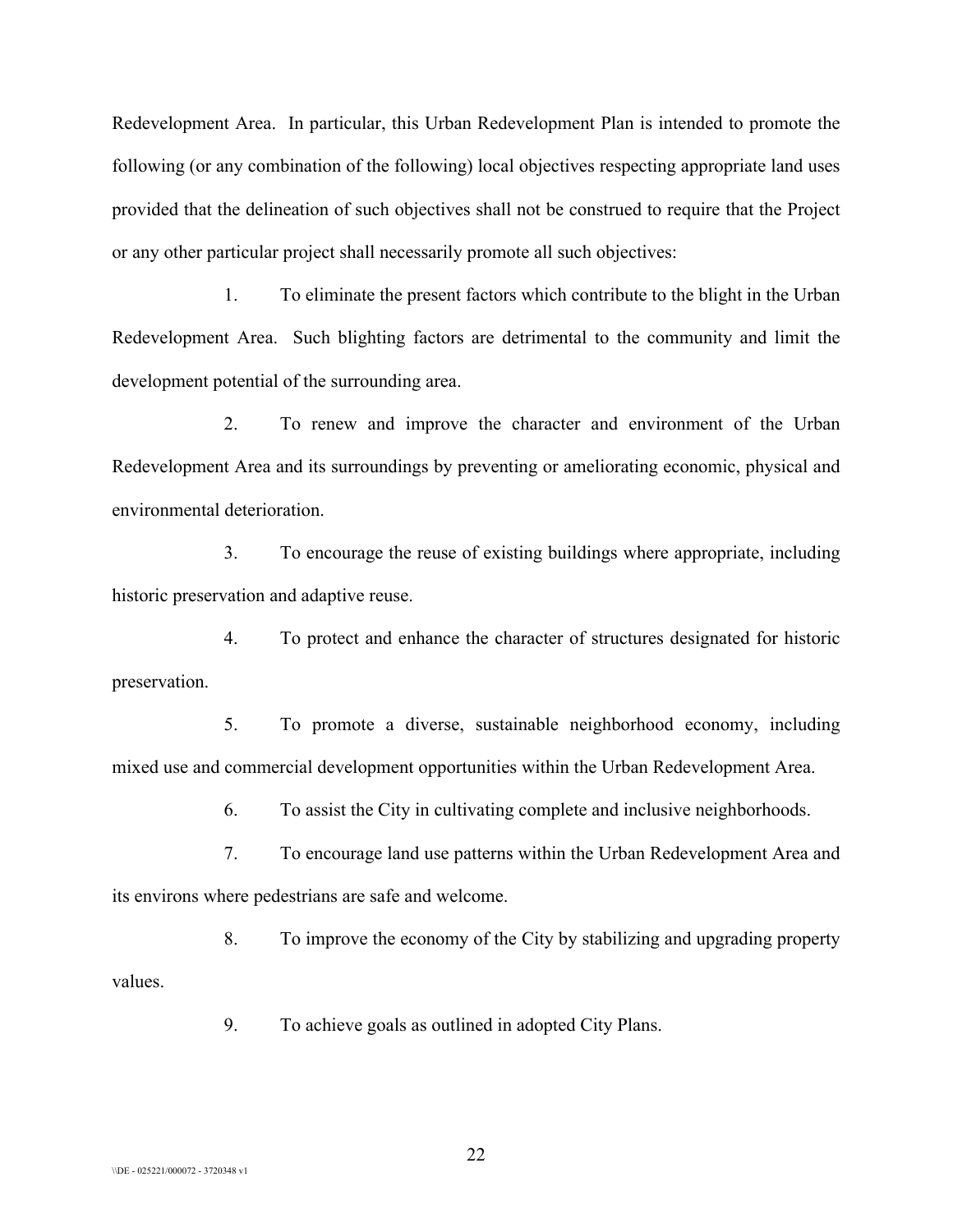## IV. **PROJECT ACTIVITIES**

In undertaking the Project and any other projects pursuant to this Urban Redevelopment Plan, the Authority shall comply, and shall require any developer of Projects under any Redevelopment Agreement to comply, with the Charter and all applicable building and zoning regulations and other applicable ordinances of the City. All Redevelopment Agreements entered into in connection with this Urban Redevelopment Plan shall be subject to all applicable building and zoning regulations, and other applicable ordinances of the City.

#### A. Public Participation

The Authority is committed to the process of public participation in pursuit of the objectives of this Urban Redevelopment Plan through discussion with the appropriate registered neighborhood organizations and other organizations and have invited public comment on the Project at public meetings with members of appropriate registered neighborhood organizations in attendance. Pursuant to policies adopted by the Authority and to the extent provided in Colorado Open Records Act, Section 24-72-201, et seq., C.R.S., as the same may be amended from time to time, the Project's plans and proposals will be made available to the public.

## B. Redevelopment Agreement

Subject to the provisions of this Section IV(B), the Authority is authorized to enter into one or more Redevelopment Agreements with developers, land owners and such other entities as are determined by the Authority to be necessary or desirable to carry out the purposes of this Urban Redevelopment Plan. Such Redevelopment Agreements may contain such terms and provisions as shall be deemed necessary or appropriate by the Authority for the purpose of undertaking the activities contemplated by this Urban Redevelopment Plan or the Act, and may further provide for such undertakings by the Authority, including financial assistance (subject to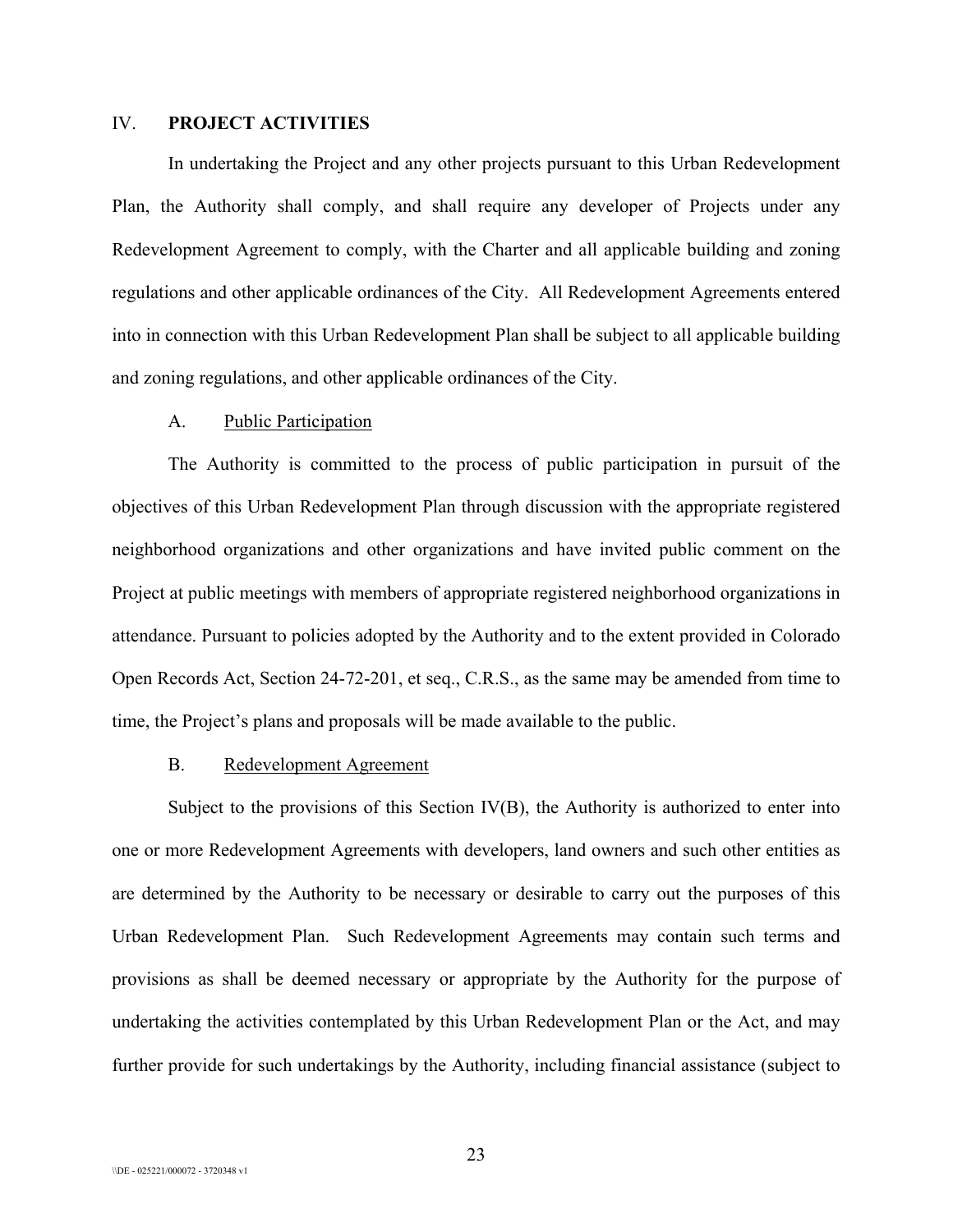the limitations contained herein), as may be necessary for the achievement of the objectives of this Urban Redevelopment Plan or as may otherwise be authorized by the Act.

#### C. Public and Other Improvements and Facilities

The Authority may undertake certain actions that would eliminate blight and make the Urban Redevelopment Area and its environs more attractive for private investment. The Authority may or may cause to be installed, constructed and reconstructed public improvements in furtherance of the Urban Redevelopment Plan. The Authority also may or may cause to be installed, constructed and reconstructed any other authorized improvements in furtherance of the Urban Redevelopment Plan, which may include, without limitation, façade improvements, public access ways, and other undertakings or improvements, all for the purpose of promoting the objectives of this Urban Redevelopment Plan and the Act. Any such construction of improvements shall be performed in accordance with Plan 2040, City specifications, and upon obtaining required City permits and comply with all applicable laws.

#### D. Redevelopment and Rehabilitation Actions

Redevelopment and rehabilitation actions within the Urban Redevelopment Area may include such undertakings and activities as are in accordance with this Urban Redevelopment Plan and the Act, including, without limitation: (i) renovation and enhancement of buildings and improvements; (ii) the installation, construction, relocation and reconstruction of public and private improvements; (iii) the carrying out of plans for a program through voluntary action for the repair, alteration, and rehabilitation of buildings or other improvements in accordance with this Urban Redevelopment Plan; and (iv) the taking of such other actions as determined by the Authority as necessary or desirable to eliminate unhealthy, unsanitary or unsafe conditions,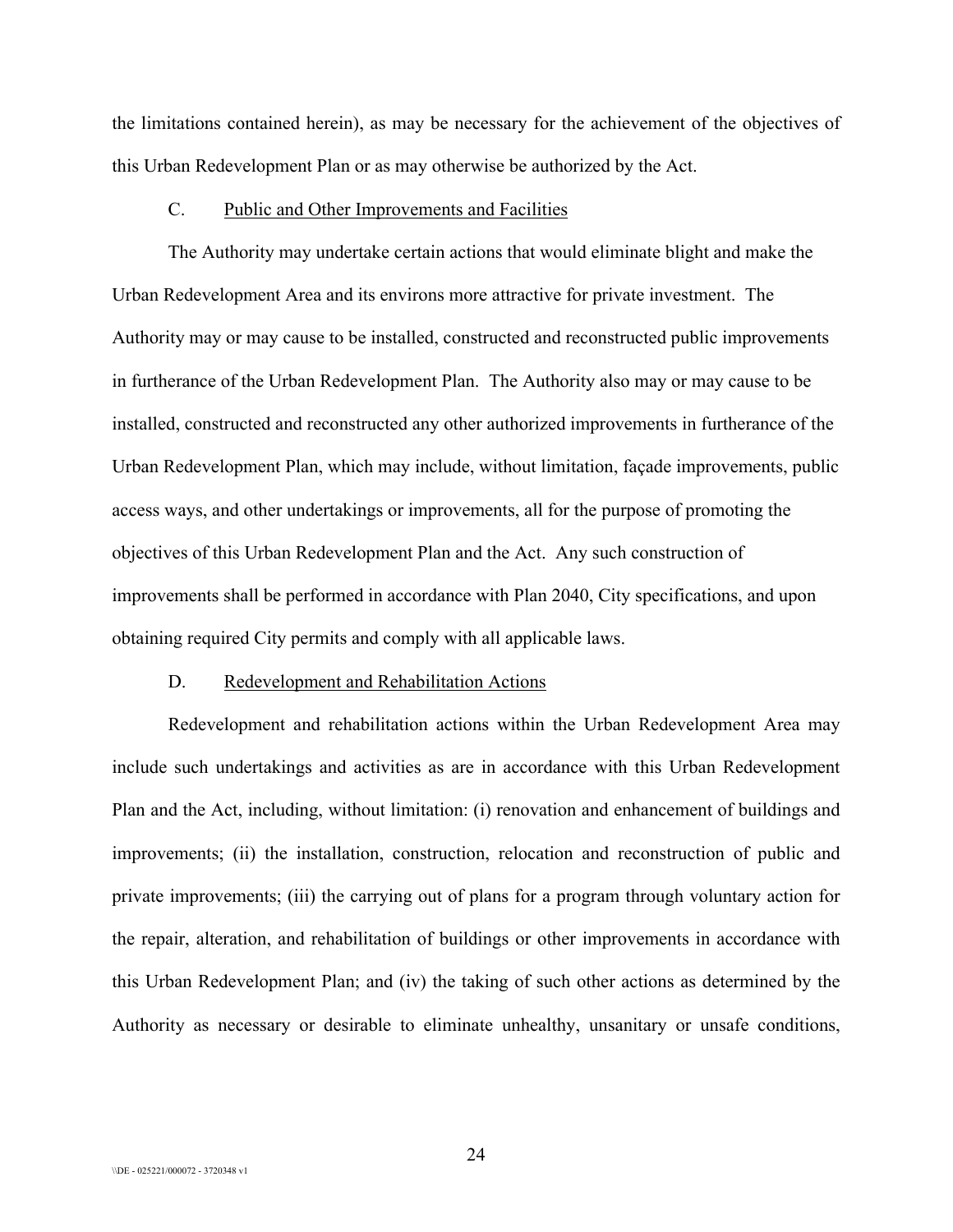eliminate obsolete or other uses detrimental to the public welfare, or otherwise remove or prevent the spread of blight or deterioration.

It is anticipated that the redevelopment and rehabilitation of property within the Urban Redevelopment Area shall, if required in the judgment of the Authority, be undertaken pursuant to the terms of a Redevelopment Agreement, provided that in the absence of any such Redevelopment Agreement, development, redevelopment, and rehabilitation in furtherance of the Urban Redevelopment Plan may be undertaken in accordance with, as applicable, the building and zoning regulations and other applicable ordinances of the City.

#### V. **PROJECT FINANCING**

#### A. Financing Methods

The Authority is authorized to finance the Project and other activities by several methods, including, but not limited to, the following: appropriations from the City; Property Tax Increment and Sales Tax Increment paid pursuant to the Cooperation Agreement; interest income; federal loans or grants; or any other available source of revenue allowable under the provisions of the Act or other applicable laws. In addition, the Authority is authorized to issue bonds or other obligations, incur indebtedness, loans, or advances as contemplated by the Act in an amount sufficient to carry out all or any part of the Project and other activities. The principal of, interest on, and any premiums due in connection with such bonds, indebtedness, loans or advances may be paid from Property Tax Increment, Sales Tax Increment or any other funds, revenues, assets or properties legally available to the Authority.

#### B. Cooperation Agreements between the City and the Authority

Before the Authority enters into a Redevelopment Agreement, the City and the Authority shall enter into a Cooperation Agreement.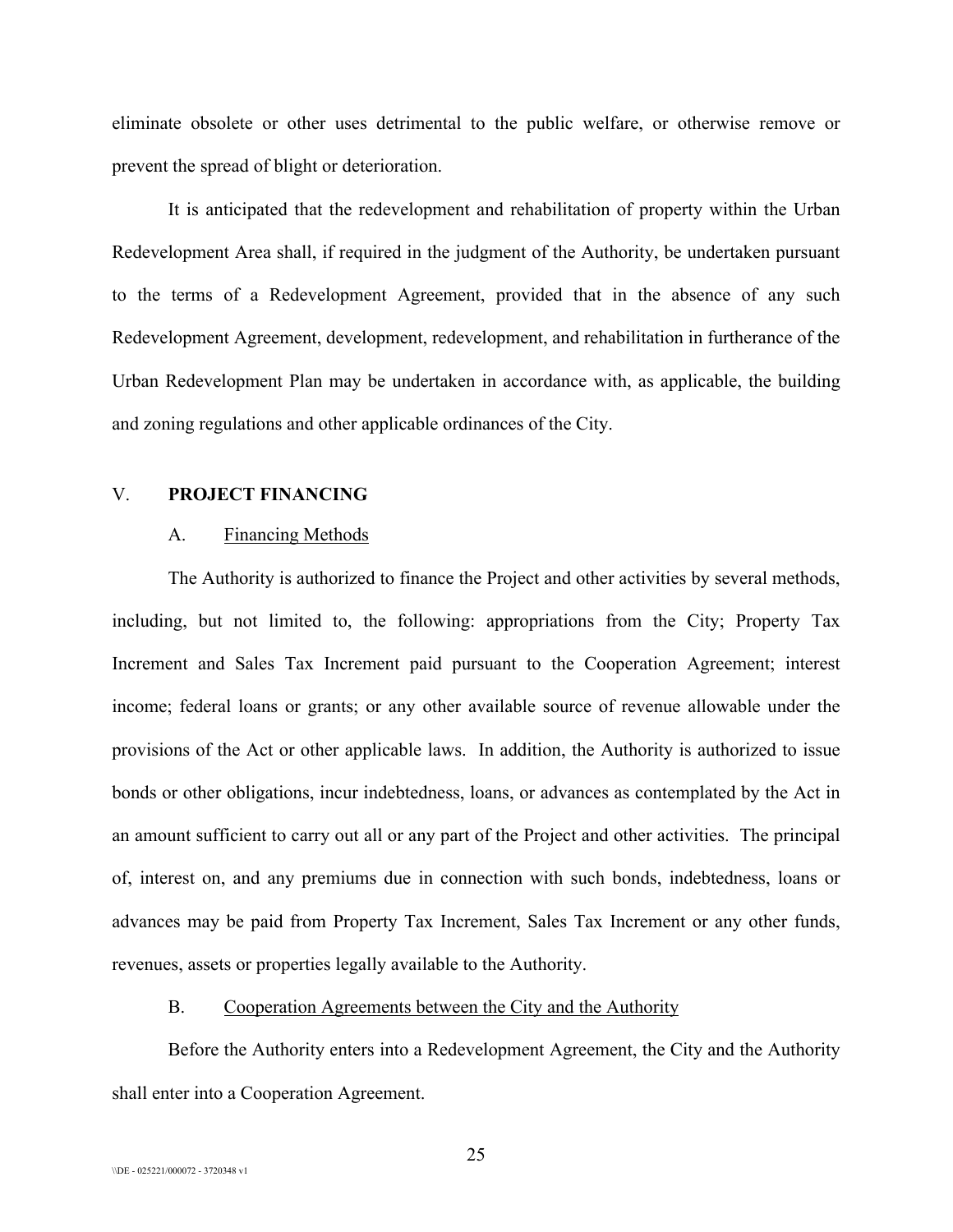## C. Tax Increment Financing

This Urban Redevelopment Plan contemplates that the primary method of financing the Project and other activities, by the authority, shall be the use of Property Tax Increment financing and/or Sales Tax Increment financing, or any combination thereof, under the tax increment financing provisions of Section 31-25-107(9), C.R.S., as amended from time to time, which is by this reference incorporated herein as if set forth in its entirety, subject to City Council approval as set forth herein. In accordance with the Act, the Authority notified DPS and UDFCD, the governing bodies of each other public body whose Property Tax Revenues would be allocated under this Urban Redevelopment Plan, and negotiated agreements governing the types and limits of tax revenues of each taxing entity to be allocated under the Urban Redevelopment Plan. The Authority and DPS have agreed upon that certain 3015 East Colfax Intergovernmental Agreement and the Authority and UDFCD have agreed upon a letter agreement. Each agreement addresses, without limitation, estimated impacts of the Urban Redevelopment Plan on district services associated solely with the Urban Redevelopment Plan. The allocated shared tax revenues governed by each agreement are limited to all or any portion of the taxes levied upon taxable property by the public body within the area covered by the Urban Redevelopment Plan. If there is any conflict between the Act, a Cooperation Agreement, a district agreement and this Urban Redevelopment Plan, the provisions of the Act shall control.

For the Property Tax Increment Area and/or Sales Tax Increment Area, all Property Taxes levied after the effective date of the approval of the Property Tax Increment Area upon the taxable property in the Property Tax Increment Area each year and all Sales Tax Revenue collected within the Sales Tax Increment Area by or for the benefit of the City, shall be divided as follows: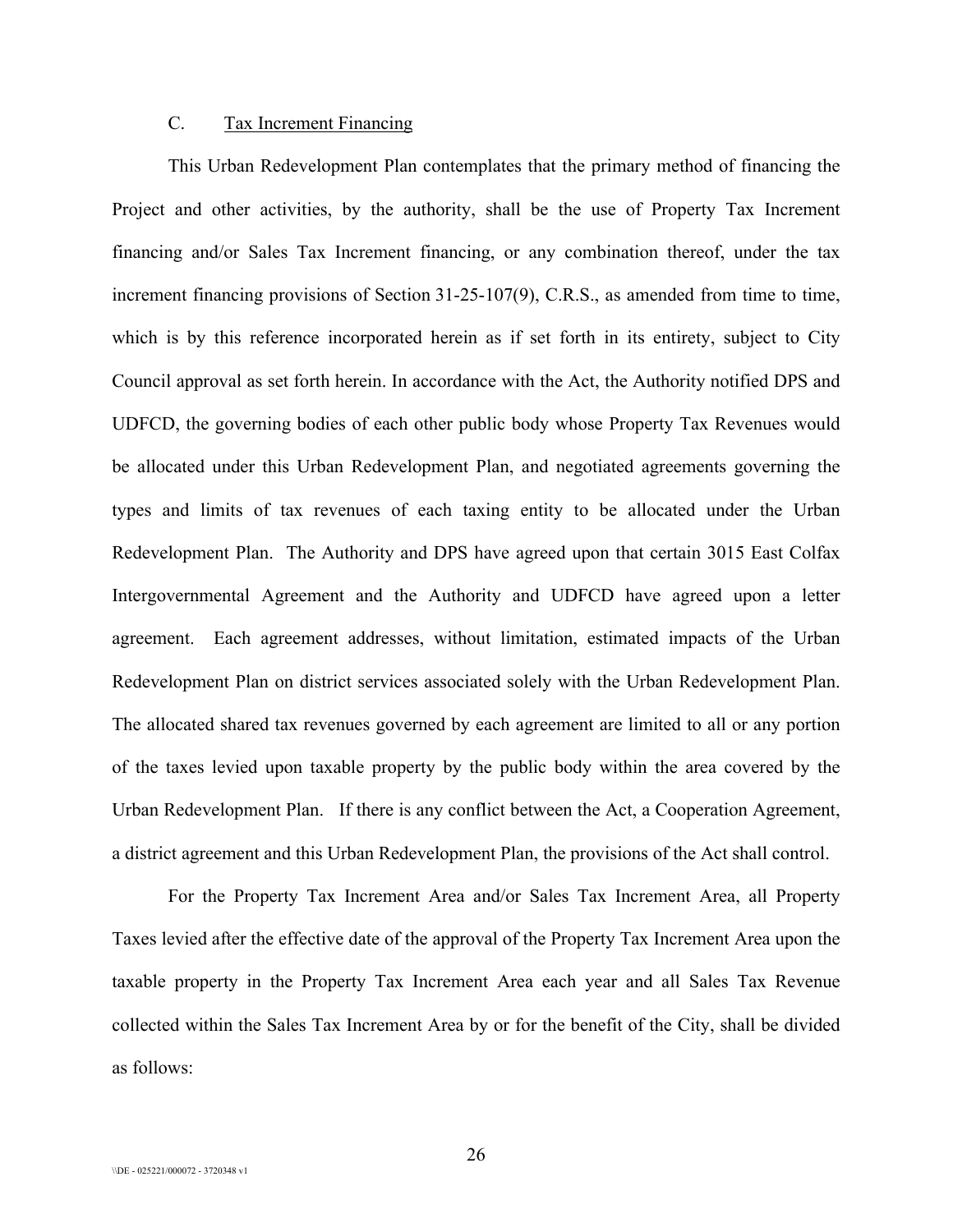1. (a) In the case of a Property Tax Increment Area, that portion of the Property Tax Revenues that are produced by the levy at the rate fixed each year by or for each public body upon the valuation for assessment of taxable property in the Property Tax Increment Area last certified prior to the effective date of approval of such Property Tax Increment Area in respect of this Urban Redevelopment Plan or, as to an area later added to the Property Tax Increment Area, the effective date of the modification of this Urban Redevelopment Plan specifying such Property Tax Increment Area shall be paid into the funds of each such public body as are all other taxes collected by or for such public body.

(b) In the case of the Sales Tax Increment Area, that portion of Sales Tax Revenues equal to the amount collected within the boundaries of the Sales Tax Increment Area in the twelve-month period ending on the last day of the month prior to effective date of approval of such Sales Tax Increment Area in respect to this Urban Redevelopment Plan or, as to an area later added to the Urban Redevelopment Area, the effective date of modification of this Urban Redevelopment Plan specifying such Sales Tax Increment Area shall be paid into the funds of each such public body as are all other taxes collected by or for such public body.

2. Except as the Authority may legally provide otherwise under the Act, that portion of the Property Tax Revenues in excess of the amounts described in paragraph  $C(1)(a)$ above, and/or all of any portion of Sales Tax Revenues in excess of those described in paragraph  $C(1)(b)$  above, shall be allocated to, and when collected, paid into a special fund of the Authority, and may be irrevocably pledged by the Authority for the payment of the principal of, premium, if any, and interest on any bonds of, loans or advances to, or indebtedness (whether funded, refunded, assumed, or otherwise) incurred by the Authority to finance or refinance, in whole or in part, the Project. Unless and until the Property Tax Revenue in the Property Tax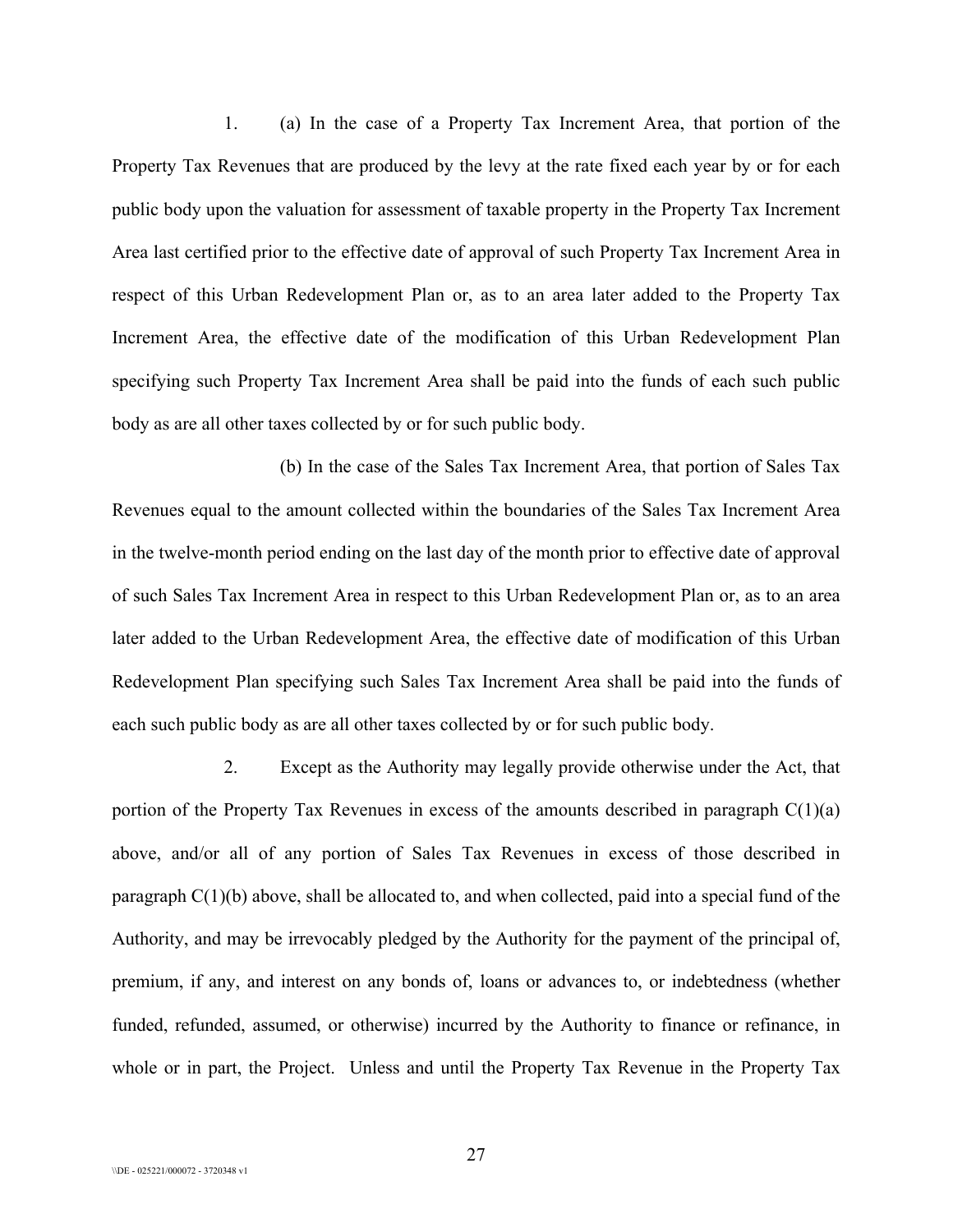Increment Area exceeds the amount as provided in paragraph  $C(1)(a)$ , above, all of the Property Tax Revenues for the Property Tax Increment Area shall be paid into the funds of the respective public bodies. Unless and until the total Sales Tax Revenues in the Sales Tax Increment Area exceed the Sales Tax Base Amount in such Sales Tax increment Area, as provided in paragraph C(1)(b), above**,** all such Sales Tax Revenue shall be paid into the funds of the City.

3. When such bonds, loans, advances, and indebtedness, if any, including interest thereon and any premiums due in connection therewith, have been paid, with respect to the Property Tax Increment Area and/or the Sales Tax Increment Area but in no event later than twenty-five (25) years following the effective date such Property Tax Increment Area and/or Sales Tax Increment Area is included in or amends this Urban Redevelopment Plan by an amendment approved by City Council, the total Property Tax Revenues and Sales Tax Revenues in such Property Tax Increment Area or Sales Tax Increment Area shall be paid into the funds of the City and the applicable public bodies, respectively.

4. In the event there is a general reassessment of taxable property valuations in the City including all or part of any Property Tax Increment Area, or a change in the sales tax percentage levied in the City including all or part of any Sales Tax Increment Area, the portions of valuations for assessment or sales tax revenues attributable thereto under this Part V shall be proportionately adjusted in accordance with such reassessment or change.

5. The Authority and the City may, by Cooperation Agreement or other agreement, provide for the method by which Property Tax Increment and Sales Tax Increment shall be allocated and paid to the Authority pursuant to the provisions of this Urban Redevelopment Plan and the Act. Such agreements, and similar agreements between the Authority and other public bodies, may provide for additional assistance by the City and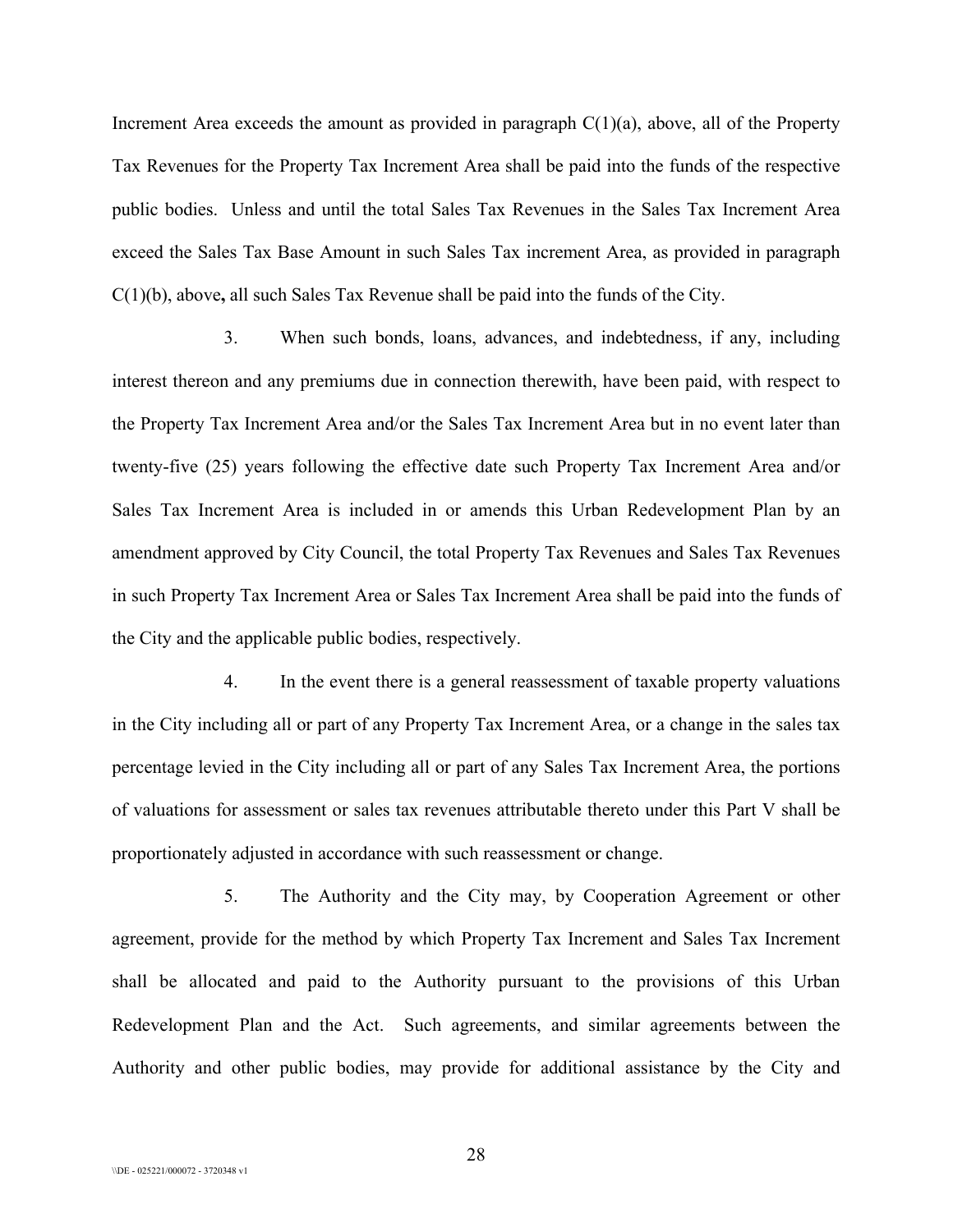cooperation between the Authority and the City in support of the Project as may be more fully set forth in the provisions of such Cooperation Agreement or other agreement.

## VI. **LAND USE PLAN**

#### A. Land Use Designation

Land use within the Urban Redevelopment Area shall conform to those uses permitted and applicable by City ordinance including the City's zoning ordinances and regulations.

#### B. Land Use Objectives

Land use objectives of this Urban Redevelopment Plan are to encourage the rehabilitation of a historic structure in order to reactivate an underutilized site and create a high-quality, pedestrian-friendly environment commensurate with high-quality urban design.

#### VII. **DESIGN REVIEW**

In connection with its undertaking of Projects, the Authority may require participation in a design review process in collaboration with applicable City staff, in addition to any design review required by the City.

#### VIII. **PROJECT ART**

The Authority requires that project art be installed in accordance with the Authority's Project Art Program. This program provides for at least 1% of the gross bond proceeds issued by the Authority in connection with the Project or 1% of the Projects' maximum reimbursable expenses as of the effective date of any Redevelopment Agreement to be utilized for project art in a location accessible to the general public.

### IX. **FIRST SOURCE HIRING PROGRAM**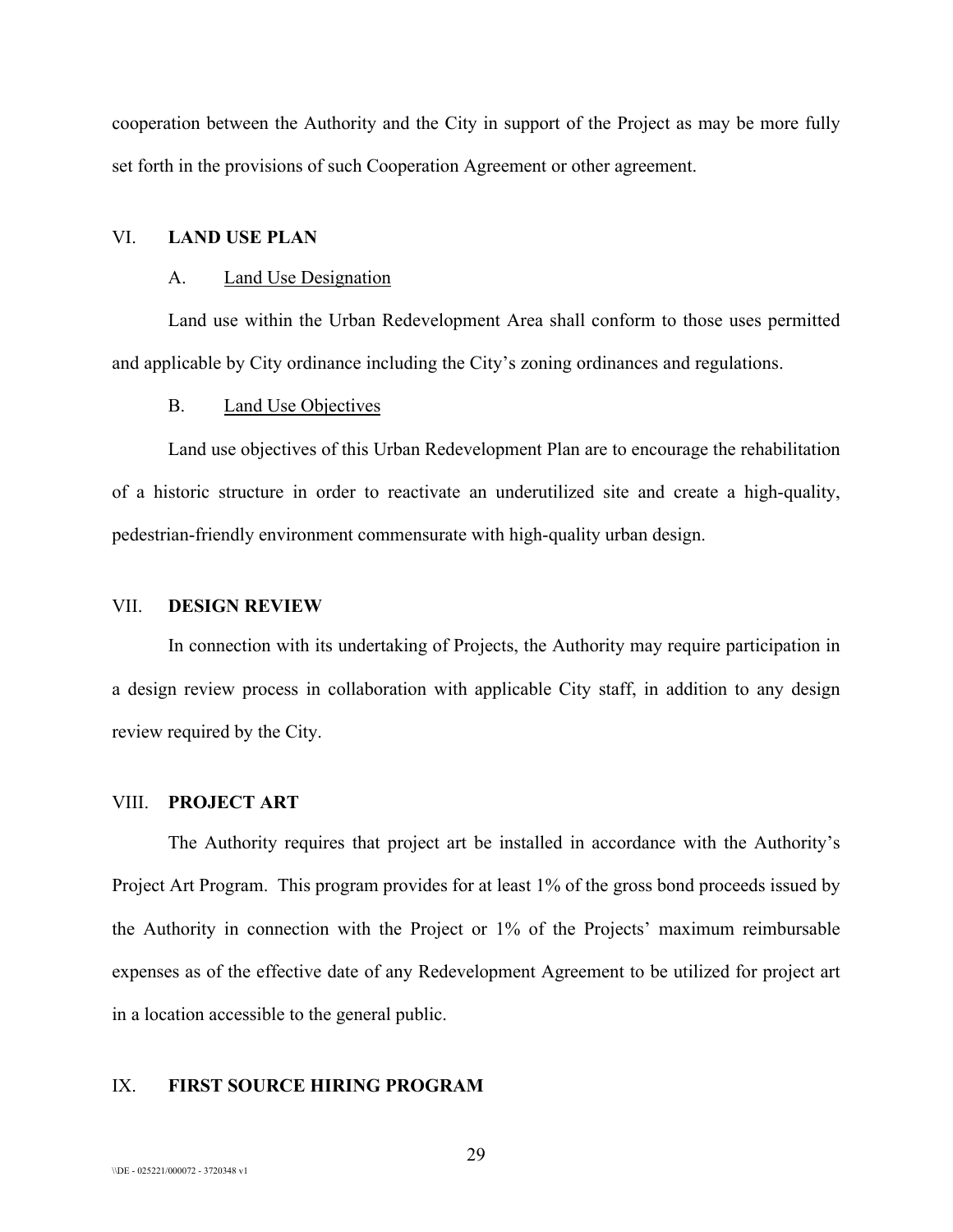With respect to any Redevelopment Agreement and for any other agreement the Authority implements in connection with the Project, the Authority and the owners, developers or redevelopers, as applicable, shall carry out the First Source Hiring Program designed to provide employment opportunities to City residents, and which includes, among other things, recruitment, training, and similar activities, for permanent employees of the owners and tenants at the Project.

## X. **AUTHORITY PREVAILING WAGE POLICY**

The Authority has adopted a Prevailing Wage Policy which is applicable in certain circumstances. In the event any improvements funded in whole or in part with tax increment financing provided by the Authority are deemed to be "City Projects" pursuant to the Authority's Prevailing Wage Policy, the Authority will require any owner, developer or redeveloper constructing the "City Projects" to comply with the City's prevailing wage requirements for the construction of such "City Projects."

## XI. **SMALL BUSINESS ENTERPRISE UTILIZATION PROGRAM**

The Authority has adopted and will require owners, developers or redevelopers to adopt a small business enterprise utilization plan regarding small business enterprise participation for each Redevelopment Agreement and for any other agreement the Authority implements in connection with the Project. The Authority agrees to implement and enforce, or cause owners, developers and redevelopers to implement and enforce, such small business enterprise utilization plans and to review and, if necessary, update such plans from time to time.

#### XII. **CONSTRUCTION EMPLOYMENT OPPORTUNITIES**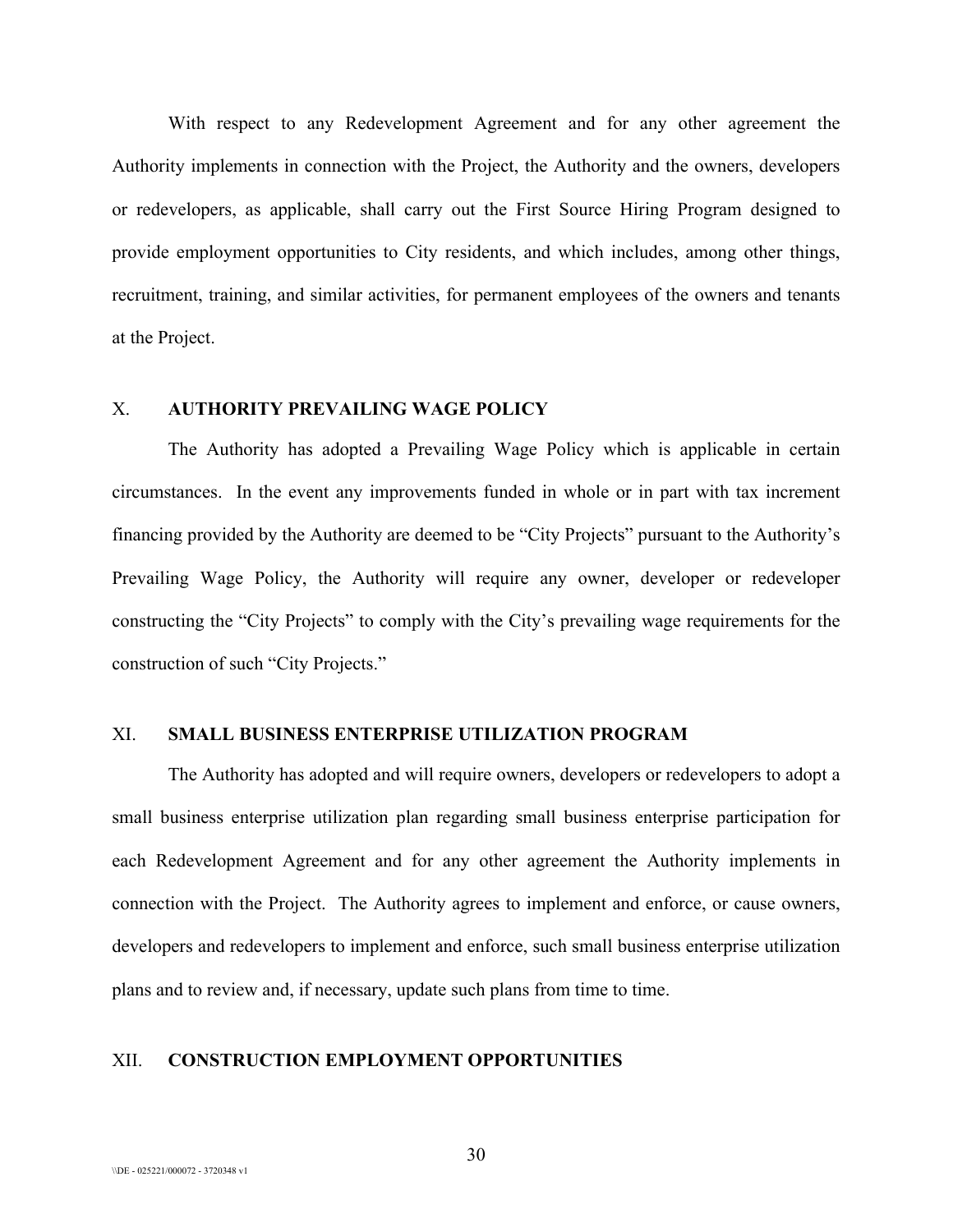The Authority has adopted and will require owners, developers and redevelopers to participate in the Authority's Construction Employment Opportunities Policy ("CEO Policy") for each Redevelopment Agreement and for any other agreement Authority implements in connection with the Project. Pursuant to the CEO Policy, owners, developers or redevelopers entering into a Redevelopment Agreement will be required to contribute funding in the amount of one percent (1%) of the maximum reimbursable project costs to the Authority for use in accordance with the CEO Policy.

#### XIII. **MINOR VARIATIONS**

In specific cases, where a literal enforcement of the provisions contained in this Urban Redevelopment Plan constitutes an unreasonable limitation beyond the intent and purpose of these provisions, the Authority may allow minor variances from these provisions. In such cases, the Authority shall notify the City prior to allowing any such minor variance.

#### XIV. **MODIFICATIONS TO THE APPROVED URBAN REDEVELOPMENT PLAN**

This Urban Redevelopment Plan may be modified pursuant to the provisions of the Act governing such modification, including Section 31-25-107 C.R.S., thereof, as the same may be amended from time to time.

#### XV. **SEVERABILITY**

If any provision of this Urban Redevelopment Plan is held by a court to be illegal, invalid, or unenforceable, the other provisions herein that are severable shall be unaffected. Furthermore, such illegal, invalid or unenforceable provision shall be automatically replaced with a provision as similar in terms to such illegal, invalid, or unenforceable provision as may be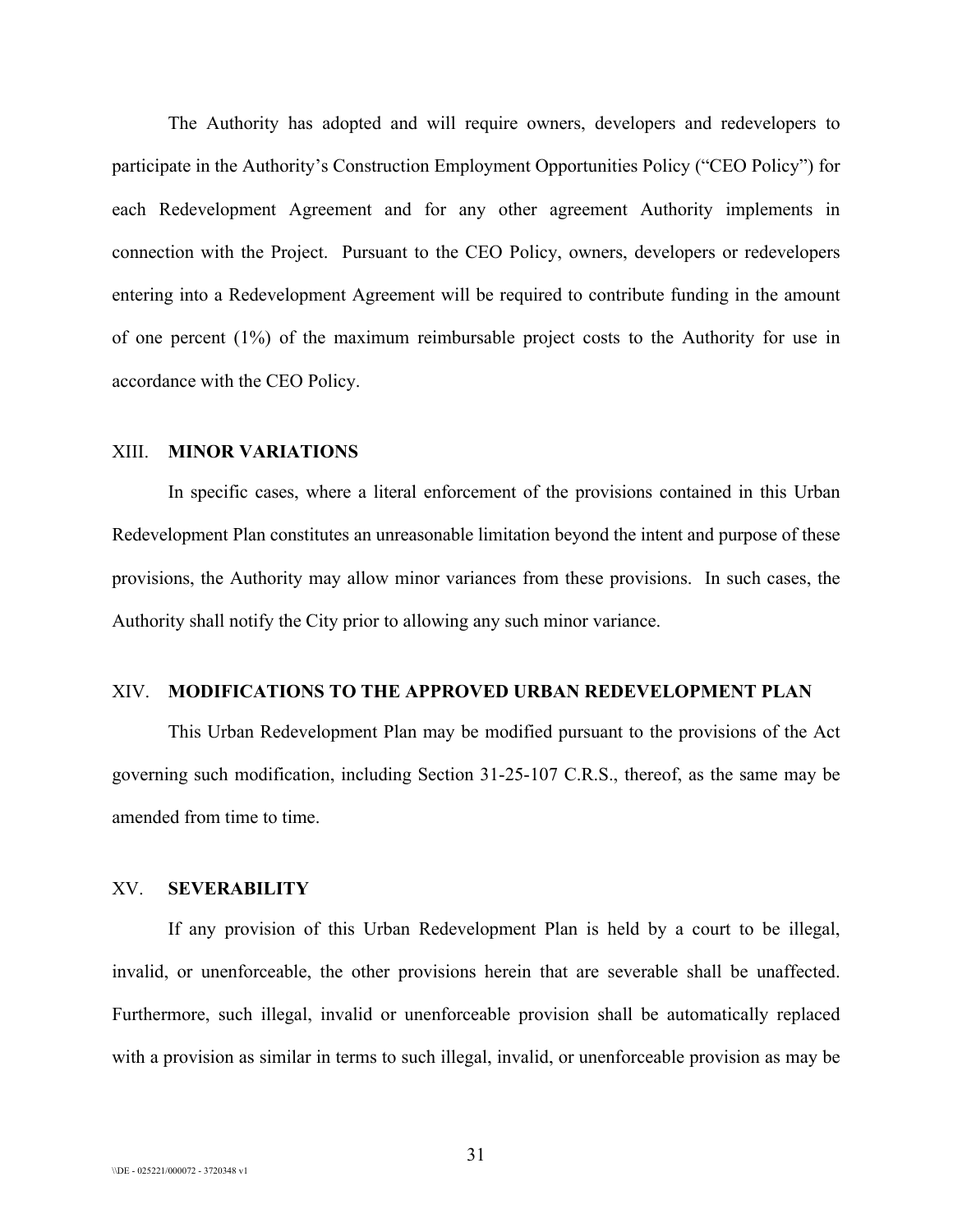possible and still be legal, valid, and enforceable, and this Urban Redevelopment Plan shall be deemed reformed accordingly.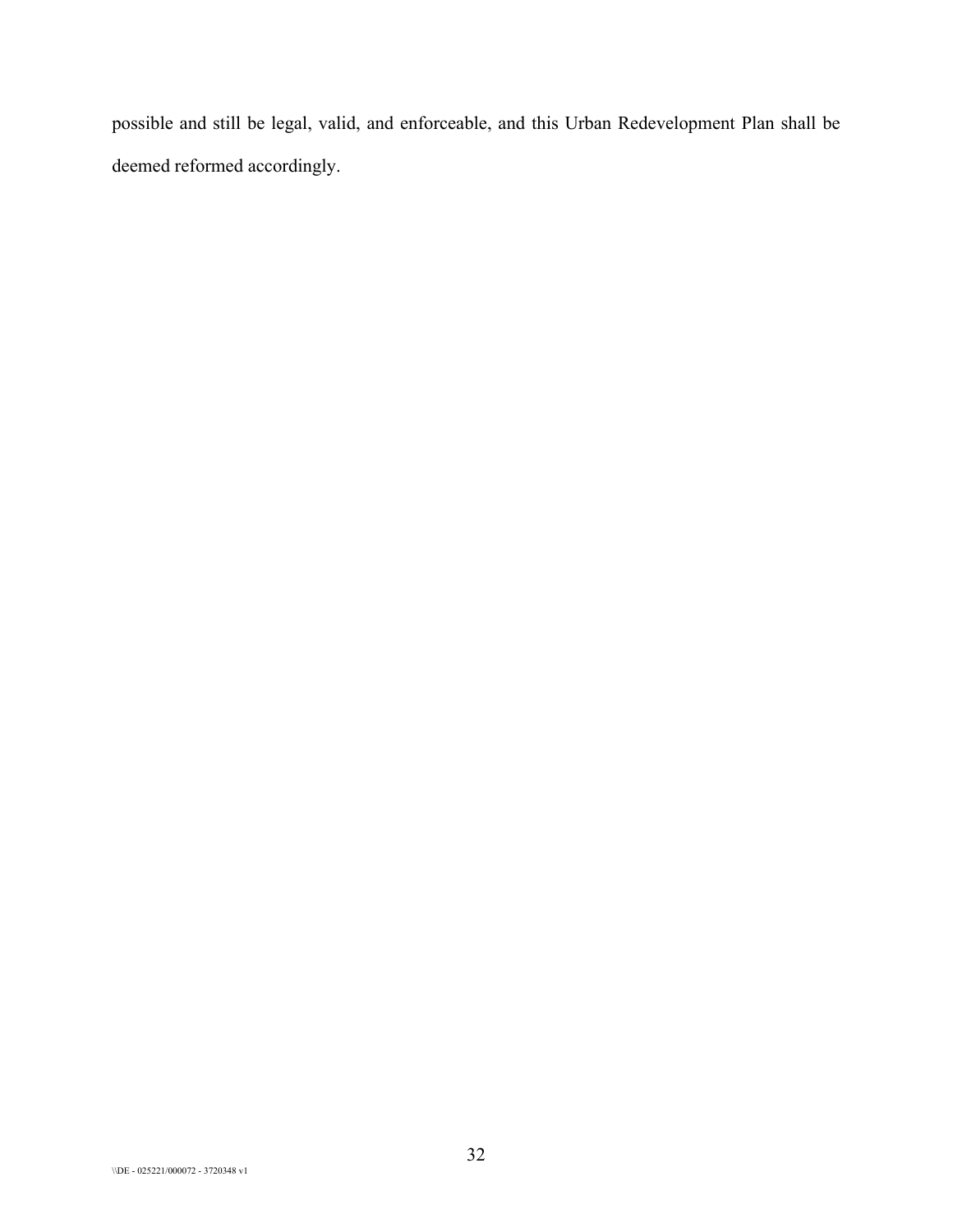#### **EXHIBIT A**

## **LEGAL DESCRIPTION OF 3015 EAST COLFAX URBAN REDEVELOPMENT AREA AND PROPERTY TAX INCREMENT AREA AND SALES TAX INCREMENT AREA**

LOTS 18 THROUGH 29, INCLUSIVE, BLOCK 15, COLFAX AVENUE PARK SUBDIVISION, TOGETHER WITH THAT PORTION OF THE VACATED ALLEY WHICH LIES ADJACENT TO AND BETWEEN LOTS 20 AND 27, BOTH INCLUSIVE, IN BLOCK 15, COLFAX AVENUE PARK SUBDIVISION, INCLUDING THE 16' PUBLIC ALLEY LYING WITHIN LOT 19, BLOCK 15, COLFAX AVENUE PARK SUBDIVISION AND INCLUDING THE 16' PUBLIC ALLEY ADJACENT TO LOTS 18, 19, 28 AND 29, SAID BLOCK 15, INCLUDING A PARCEL OF LAND CONVEYED TO THE CITY AND COUNTY OF DENVER RECORDED AT RECEPTION NUMBER 2020204231, LOCATED WITHIN THE SOUTHWEST QUARTER OF SECTION 36, TOWNSHIP 3 SOUTH, RANGE 68 WEST, OF THE 6TH PRINCIPAL MERIDIAN, CITY AND COUNTY OF DENVER STATE OF COLORADO